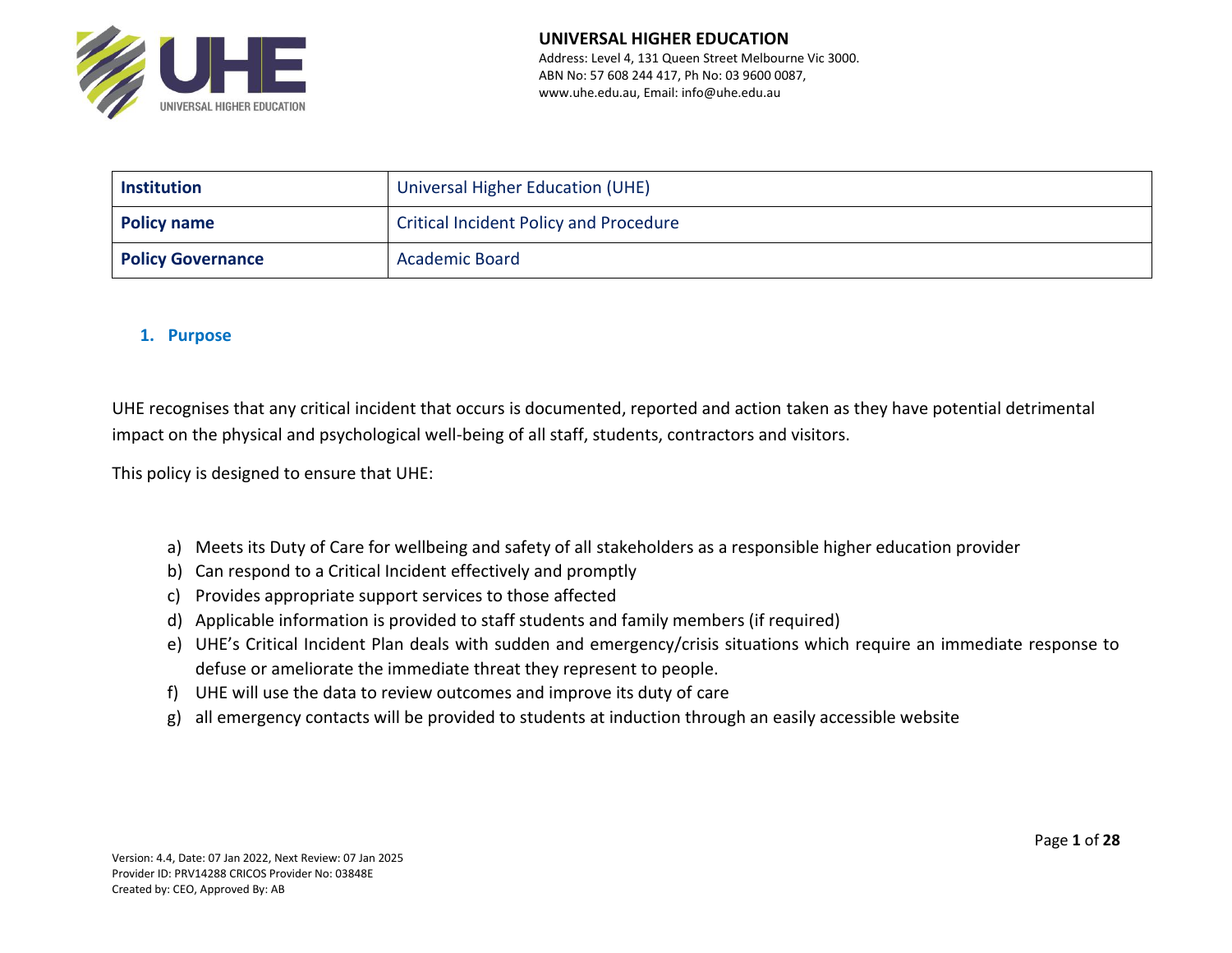

**UNIVERSAL HIGHER EDUCATION** Address: Level 4, 131 Queen Street Melbourne Vic 3000. ABN No: 57 608 244 417, Ph No: 03 9600 0087, www.uhe.edu.au, Email: info@uhe.edu.au

**2. Scope**

This Policy forms part of managing Critical Incident which is the schedule of activities to ensure that the Critical Incident Management Policy, Procedures remain aligned roles and staff responsibilities

This Policy applies to all staff, students, contractors, volunteers and visitors while they are participating in UHE-related activities, both on and off campus, within Australia or overseas.

## **3. Critical Incident Management Framework**

The Critical Incident Management Framework will be annually reviewed to ensure it:

- facilitates prompt action when adverse trends are detected, or a non-conformity occurs; and
- continues to be an effective system for managing disruption-related risk.
- Provide training to staff to ensure optimal responsiveness.

Annual scenario exercises and recovery infrastructure testing will assist to:

- build familiarisation with staff roles, responsibilities, processes and available tools;
- identify practical program improvements; and
- provide a high level of stakeholder assurance in the college's recovery capability.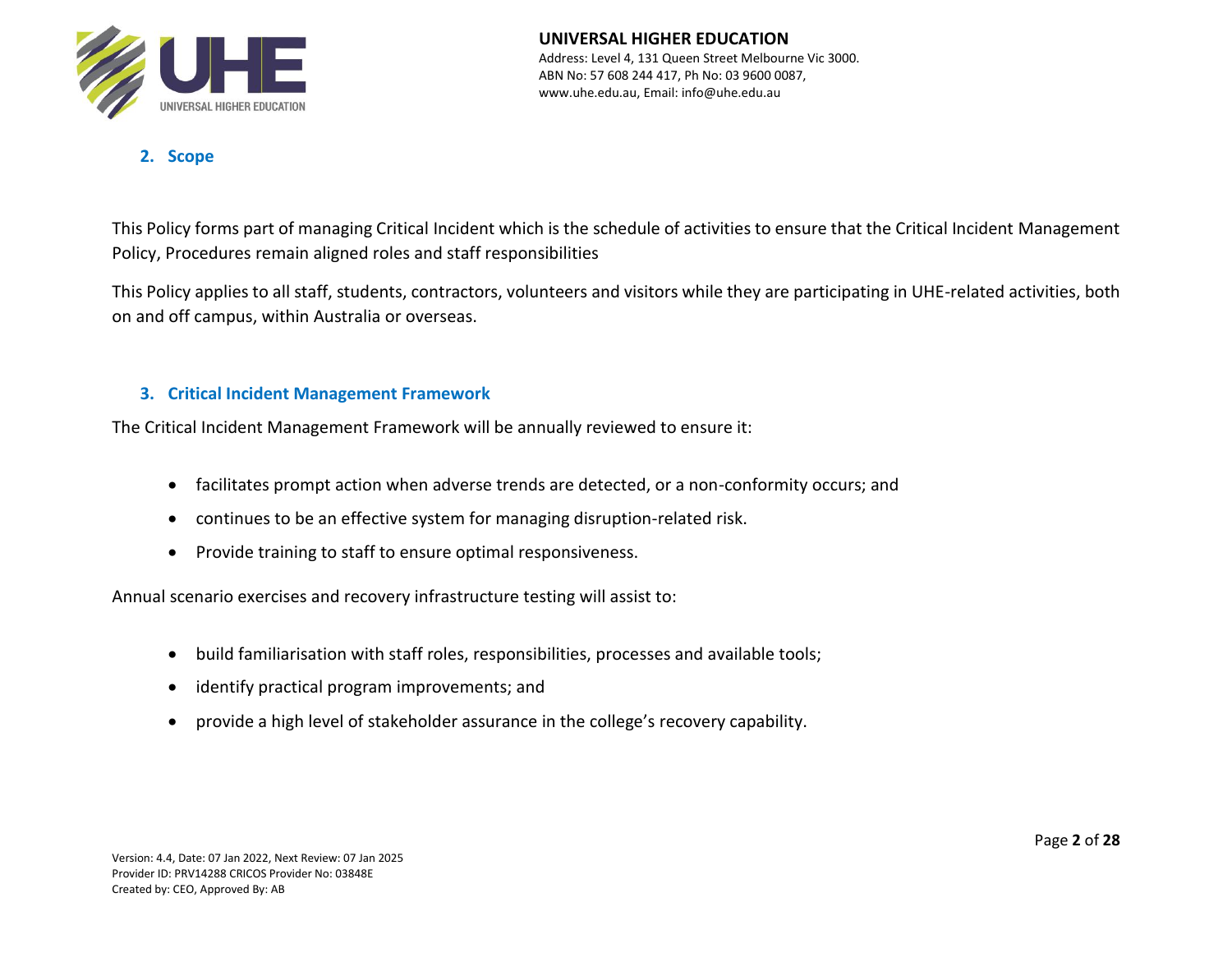

#### **UNIVERSAL HIGHER EDUCATION** Address: Level 4, 131 Queen Street Melbourne Vic 3000. ABN No: 57 608 244 417, Ph No: 03 9600 0087,

www.uhe.edu.au, Email: info@uhe.edu.au

### **4. Events, Incidents and Critical Incidents Assessment Categories**

The following criteria apply to the categorization. There are three scenarios

- Events
- Incidents
- Critical Incidents.

UHE recogonises that any color-coded incident given below can range between Events, Incidents and Critical Incidents. Hence UHE's response will be based on the assessment of the situation and the level to which the situation has been escalated to. UHE will provide training for all the nominated and delegated staff at employment induction.

The response members/ teams are identified based on the situation as follows.

- Event- Event is managed by first responders
- Incident is managed by IRG (Incident Response Group) IRG consists of three members. The Executive Manager (incident convener) is the head of IRG assisted by Academic Registrar and student support officer.
- Critical Incident is managed by CIRG (Critical Incident Response Group) -The Critical Incident Response Group will oversee Critical Incident and recovery processes. CIRG is a team of three members. CEO is the head of the group (Critical Incident Convener). The other members are Executive Manager and Academic Registrar.

### **5. Incident and Critical Incident Codes and procedure**

Due to the broad definition of what comprises a Critical Incident, UHE applies the International Coding of Incidents\*\* to increase its response preparedness and effectiveness. The color code represents the type of incident. A summary table of the color code is provided below.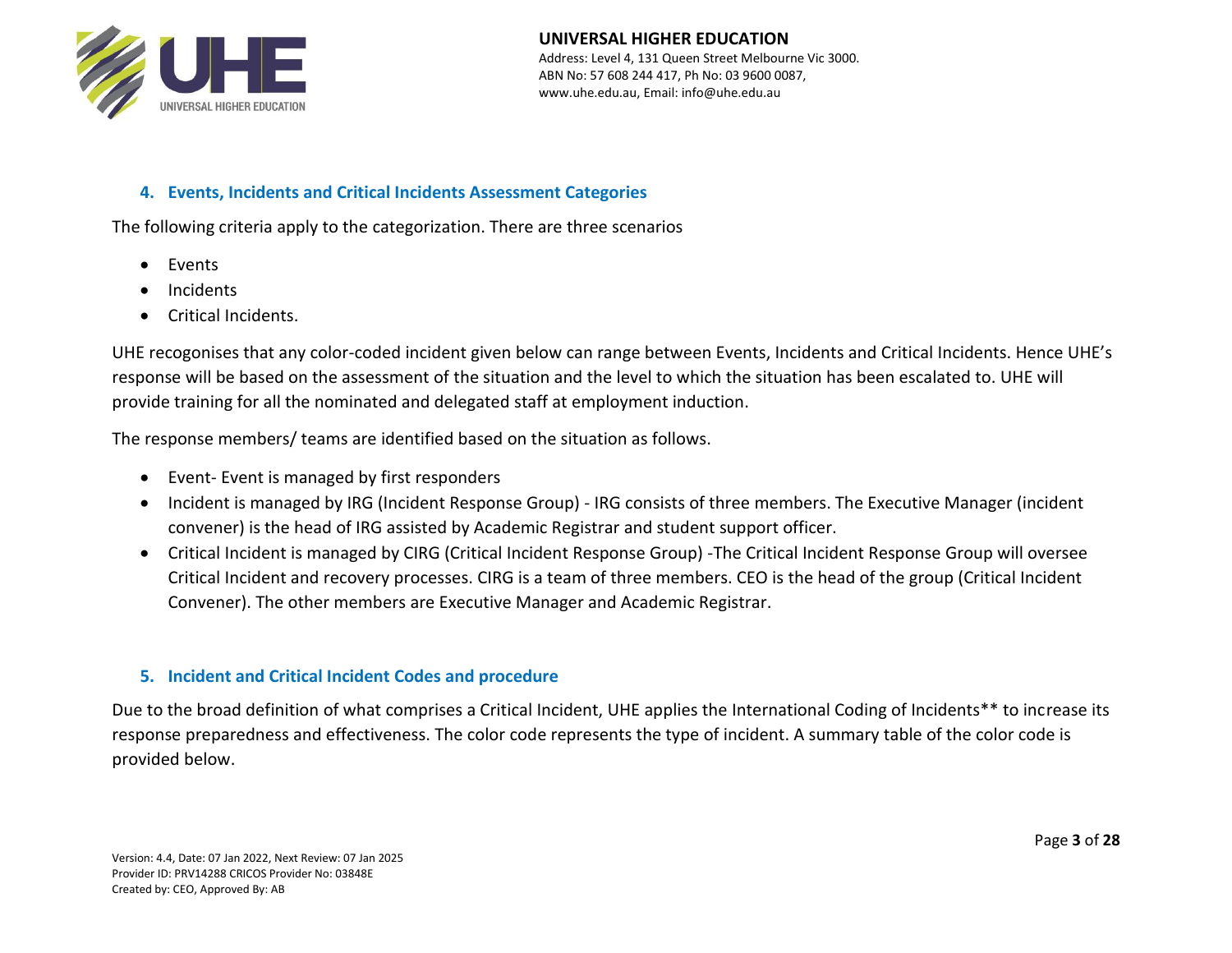

| <b>International Color code**</b> |                    |  |  |
|-----------------------------------|--------------------|--|--|
| Internal Emergency                | Color Yellow       |  |  |
| Smoke/ Fire Emergency             | <b>Color Red</b>   |  |  |
| <b>Bomb Threat Emergency</b>      | Color Purple       |  |  |
| Medical Emergencies/Threat        | Color Blue         |  |  |
| Personal Threat                   | <b>Color Black</b> |  |  |
| Sexual Assault / Harassment       | Color Green        |  |  |
| <b>Evacuation Emergency</b>       | Color Orange       |  |  |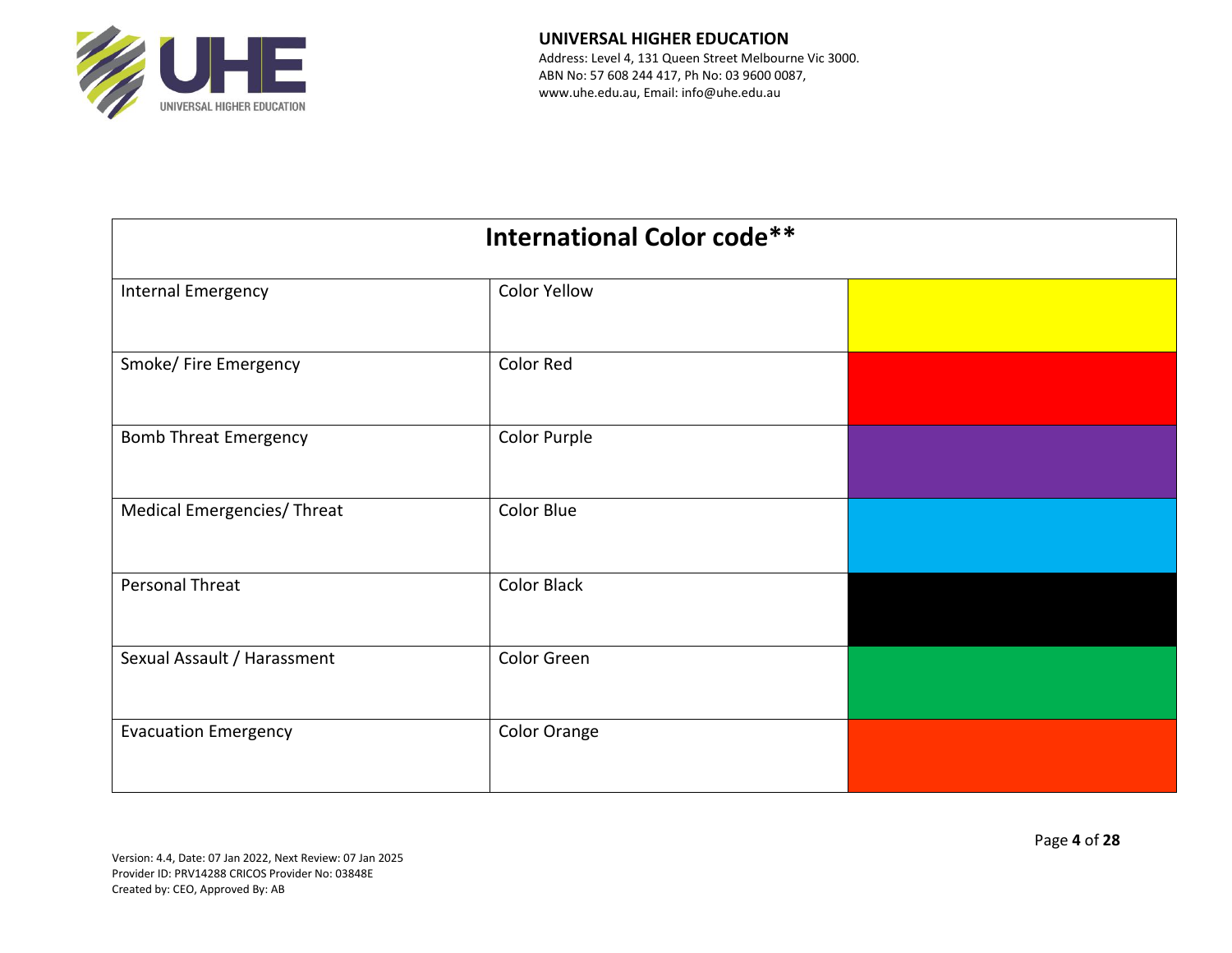

| <b>External Emergency</b> | Color Brown |  |
|---------------------------|-------------|--|
|                           |             |  |
|                           |             |  |

| <b>Color Code-Yellow</b> |                                                                                                                                                                                             |                                                                                                                                                                                                                                                                                                                                                                              |                                                                                                                                                                                                                                                       |
|--------------------------|---------------------------------------------------------------------------------------------------------------------------------------------------------------------------------------------|------------------------------------------------------------------------------------------------------------------------------------------------------------------------------------------------------------------------------------------------------------------------------------------------------------------------------------------------------------------------------|-------------------------------------------------------------------------------------------------------------------------------------------------------------------------------------------------------------------------------------------------------|
| <b>Episode</b>           | <b>Event</b>                                                                                                                                                                                | <b>Incident</b>                                                                                                                                                                                                                                                                                                                                                              | <b>Critical incident</b>                                                                                                                                                                                                                              |
|                          |                                                                                                                                                                                             | <b>Internal Incident</b><br>Biological, Chemical hazard, Construction accident, Critical equipment failure, Gas leak, Failure of essential<br>services/utilities, Industrial action, Sabotage of building, Structural damage, Theft, fraud, malice, Water damage, Cyber<br>Attack, Data / records loss, Business system failure, IT equipment failure or IT software failure |                                                                                                                                                                                                                                                       |
| Progression              |                                                                                                                                                                                             |                                                                                                                                                                                                                                                                                                                                                                              |                                                                                                                                                                                                                                                       |
| Resolution<br>Time       | Less than an Hour                                                                                                                                                                           | <b>Within first four Hours</b>                                                                                                                                                                                                                                                                                                                                               | <b>Till resolved</b>                                                                                                                                                                                                                                  |
| Responsible<br>Personnel | First responders                                                                                                                                                                            | <b>Executive Manager</b><br>and IRG -Group                                                                                                                                                                                                                                                                                                                                   | <b>CEO</b><br>and CIRG -Group                                                                                                                                                                                                                         |
| Impact                   | A minor issue that has<br>a localised small impact on staff,<br>students, contractors, visitors,<br>volunteers, the UHE community<br>and the public and may entail some<br>property damage. | A moderate issue that has<br>a localised impact on staff, students,<br>contractors, visitors, volunteers, the<br>UHE community and the public and<br>may entail some property damage. The<br>Incident has largely been contained and<br>is unlikely to escalate in severity but                                                                                              | A major issues or series of issues that<br>have the potential to severely damage<br>UHE's<br>operations,<br>people,<br>environment, its long-term prospects<br>and/or its reputation.<br>It requires a significant response<br>and ongoing management |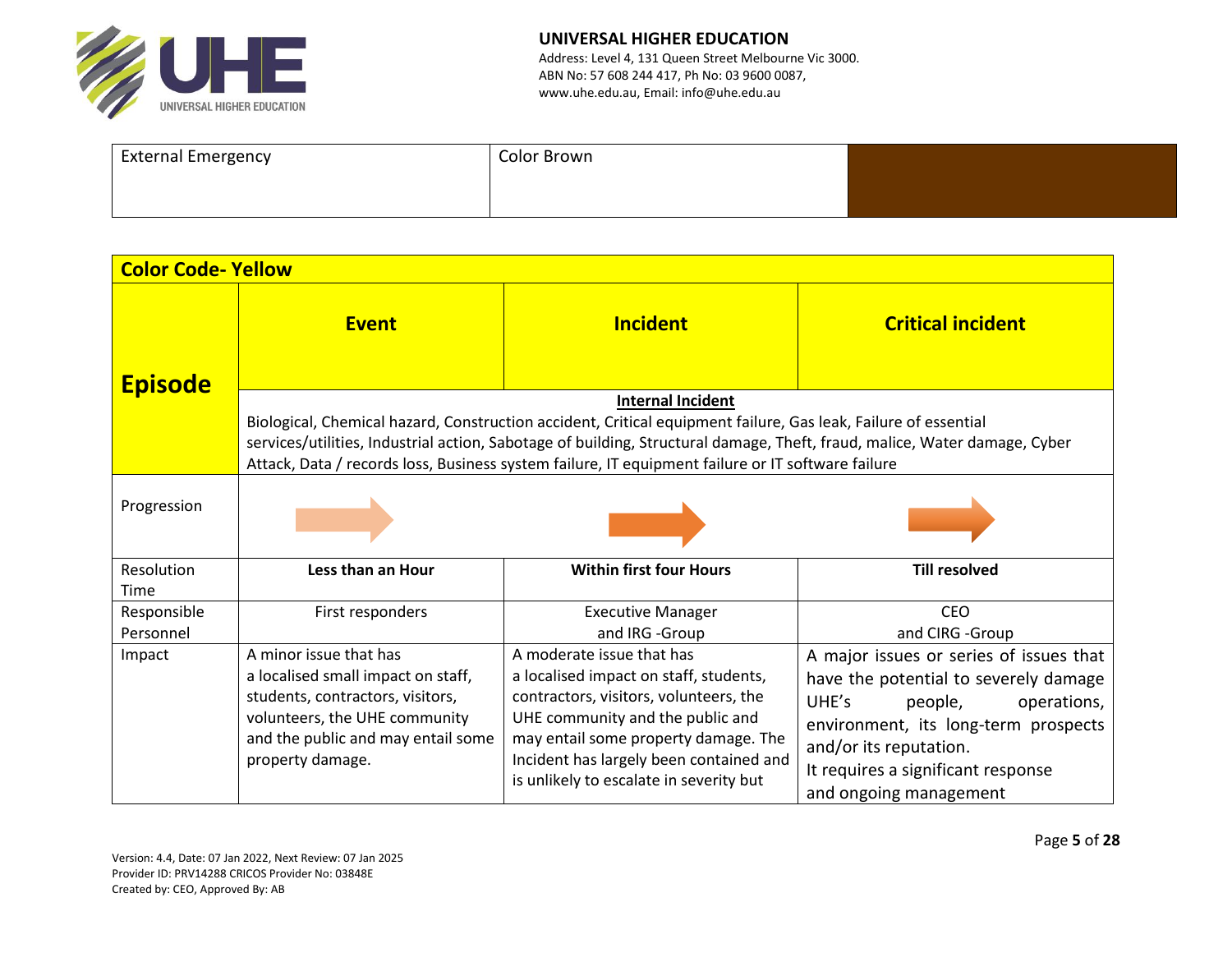

|        |                                                                                                                                                                                                                                                                                                                                                                                                                 | still requires response and<br>management by UHE personnel.                                                                                                                                                                                                                                                                                                                                                                                                           |                                                                                                                                                                                                                                                                                                                                                                                                                                                               |
|--------|-----------------------------------------------------------------------------------------------------------------------------------------------------------------------------------------------------------------------------------------------------------------------------------------------------------------------------------------------------------------------------------------------------------------|-----------------------------------------------------------------------------------------------------------------------------------------------------------------------------------------------------------------------------------------------------------------------------------------------------------------------------------------------------------------------------------------------------------------------------------------------------------------------|---------------------------------------------------------------------------------------------------------------------------------------------------------------------------------------------------------------------------------------------------------------------------------------------------------------------------------------------------------------------------------------------------------------------------------------------------------------|
| Action | Assess the situation<br>1.<br>Keep Calm do not panic<br>2.<br>Call 000 for assistance<br>3.<br>Evacuate if necessary<br>4.<br>Activate Emergency siren<br>5.<br>by coordinating with<br>building manager<br>follow the evacuation<br>6.<br>diagram located near the<br>lift<br>Report to UHE emergency<br>7 <sub>1</sub><br>contact number 0433 219<br>228<br>Coordinate with<br>8.<br><b>Emergency service</b> | 1. Executive manager-Takes<br>charge and activates IRG<br>(Incident response Group)<br>Assess the situation<br>2.<br>Keep Calm do not panic<br>3.<br>Coordinate with Emergency<br>4.<br>service personal and follow<br>their advice<br>5. Check on completeness of<br>evacuation process and all<br>personnel involved are<br>accounted for<br>Coordinate will all stakeholders<br>6.<br>If Media is involved Inform CEO<br>7.<br>Assess the progression of the<br>8. | On the day<br>1. CEO-Takes charge and activates<br>CIRG (Critical Incident response<br>Group)<br>Assess the situation<br>2.<br>Keep Calm do not panic<br>3.<br>Coordinate with Emergency<br>4.<br>service personal and follow their<br>advice<br>Coordinate will all stakeholders<br>5.<br>Communicate with all stake<br>6.<br>holders including family if<br>necessary<br>7. If media is involved manage media<br>8. Act till the Critical incident is fully |
|        | personal and follow their<br>advice<br>9. Assess the progression of<br>the event<br>10. Make a judgement<br>whether the event be<br>resolved in an hour if not<br>11. Communicate to Executive<br>manager and escalate the<br>event to incident                                                                                                                                                                 | incident on an hourly basis.<br>12. Make a judgement whether<br>the incident be resolved in an<br>hour if not<br>13. Communicate to CEO and<br>escalate the incident to critical<br>incident                                                                                                                                                                                                                                                                          | resolved<br>9. Notify the board orally<br>Following day<br>1. Assess the impact and quantum of<br>damage<br>2. Notify all stakeholders<br>3. Activate risk mitigation strategies<br>if appropriate (Insurance) locking<br>down campus organising<br>reallocation or psychological<br>counselling if necessary<br>4. Prepare a detailed report for BOD<br>as per the Critical Incident<br>reporting form Appendix C                                            |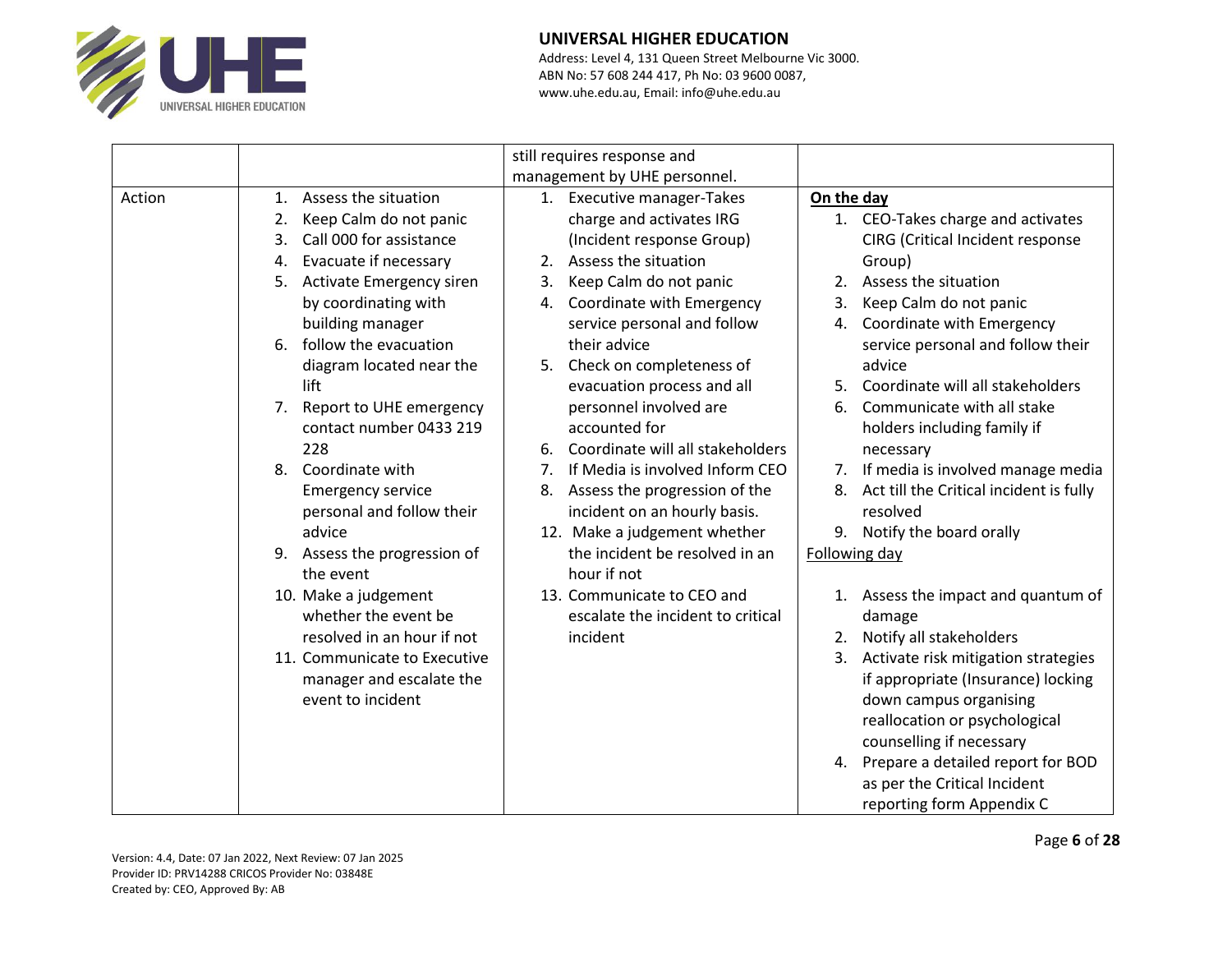

|                       |                                                                                                                                   |                                                                                                                                                                     | <b>Post Critical Incident</b><br>Three-month interview for<br>$\bullet$<br>involved student/staff<br>Six-month interview for involved<br>student/staff<br>Final status Report for CEO and<br><b>BOD</b> |
|-----------------------|-----------------------------------------------------------------------------------------------------------------------------------|---------------------------------------------------------------------------------------------------------------------------------------------------------------------|---------------------------------------------------------------------------------------------------------------------------------------------------------------------------------------------------------|
| <b>Color Code Red</b> |                                                                                                                                   |                                                                                                                                                                     |                                                                                                                                                                                                         |
| <b>Episode</b>        | <b>Event</b>                                                                                                                      | <b>Incident</b>                                                                                                                                                     | <b>Critical incident</b>                                                                                                                                                                                |
|                       | Smoke / Fire<br>Fire, Explosion or Discovery of smoke/fire                                                                        |                                                                                                                                                                     |                                                                                                                                                                                                         |
| Progression           |                                                                                                                                   |                                                                                                                                                                     |                                                                                                                                                                                                         |
| Resolution<br>Time    | Less than an Hour                                                                                                                 | <b>Within first four Hours</b>                                                                                                                                      | <b>Till resolved</b>                                                                                                                                                                                    |
| Responsible           | First responders                                                                                                                  | <b>Executive Manager</b>                                                                                                                                            | CEO                                                                                                                                                                                                     |
| Personnel<br>Impact   | A minor issue that has<br>a localised small impact on staff,<br>students, contractors, visitors,<br>volunteers, the UHE community | and IRG -Group<br>A moderate issue that has<br>a localised impact on staff, students,<br>contractors, visitors, volunteers, the<br>UHE community and the public and | and CIRG -Group<br>A major issues or series of issues that<br>have the potential to severely damage<br>UHE's<br>people,<br>operations,                                                                  |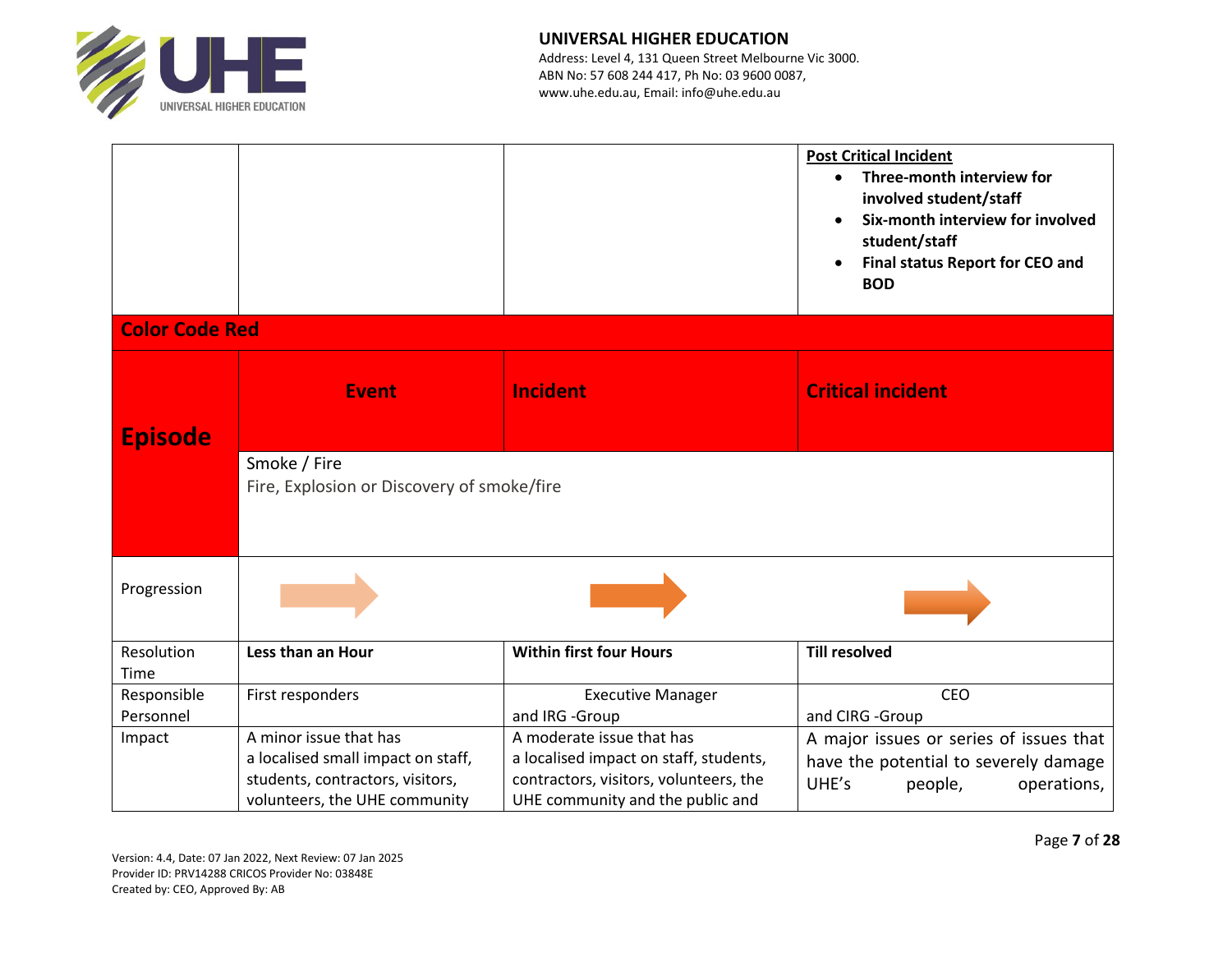

|        | and the public and may entail some | may entail some property damage. The          | environment, its long-term prospects  |
|--------|------------------------------------|-----------------------------------------------|---------------------------------------|
|        | property damage.                   | Incident has largely been contained and       | and/or its reputation.                |
|        |                                    | is unlikely to escalate in severity but       | It requires a significant response    |
|        |                                    | still requires response and                   | and ongoing management                |
|        |                                    | management by UHE personnel.                  |                                       |
| Action | Assess the situation<br>1.         | 1. Executive manager-Takes                    | On the day                            |
|        | Keep Calm do not panic<br>2.       | charge and activates IRG                      | 1. CEO-Takes charge and               |
|        | Call 000 for assistance<br>3.      | (Incident response Group)                     | activates CIRG (Critical              |
|        | Evacuate if necessary<br>4.        | Assess the situation<br>2.                    | Incident response Group)              |
|        | Activate Emergency siren<br>5.     | Keep Calm do not panic<br>3.                  | 2. Assess the situation               |
|        | by coordinating with               | Coordinate with Emergency<br>4.               | Keep Calm do not panic<br>3.          |
|        | building manager                   | service personal and follow                   | Coordinate with Emergency<br>4.       |
|        | follow the evacuation<br>6.        | their advice                                  | service personal and follow           |
|        | diagram located near the           | 5. Check on completeness of                   | their advice                          |
|        | lift                               | evacuation process and all                    | Coordinate will all<br>5 <sub>1</sub> |
|        | Report to UHE emergency<br>7.      | personnel involved are                        | stakeholders                          |
|        | contact number 0433 219            | accounted for                                 | 6. Communicate with all stake         |
|        | 228                                | Coordinate will all<br>6.                     | holders including family if           |
|        | Coordinate with<br>8.              | stakeholders                                  | necessary                             |
|        | <b>Emergency service</b>           | If Media is involved Inform<br>7 <sup>1</sup> | 7. If media is involved manage        |
|        | personal and follow their          | <b>CEO</b>                                    | media                                 |
|        | advice                             | 8. Assess the progression of                  | 8. Act till the Critical incident is  |
|        | 9. Assess the progression of       | the incident on an hourly                     | fully resolved                        |
|        | the event                          | basis.                                        | 9. Notify the board orally            |
|        | 10. Make a judgement               | Make a judgement<br>9.                        | Following day                         |
|        | whether the event be               | whether the incident be                       |                                       |
|        | resolved in an hour if not         | resolved in an hour if not                    | 1. Assess the impact and              |
|        | 11. Communicate to Executive       | 10. Communicate to CEO and                    | quantum of damage                     |
|        | manager and escalate the           | escalate the incident to                      | 2. Notify all stakeholders            |
|        | event to incident                  | critical incident                             | 3. Activate risk mitigation           |
|        |                                    |                                               | strategies if appropriate             |
|        |                                    |                                               | (Insurance) locking down              |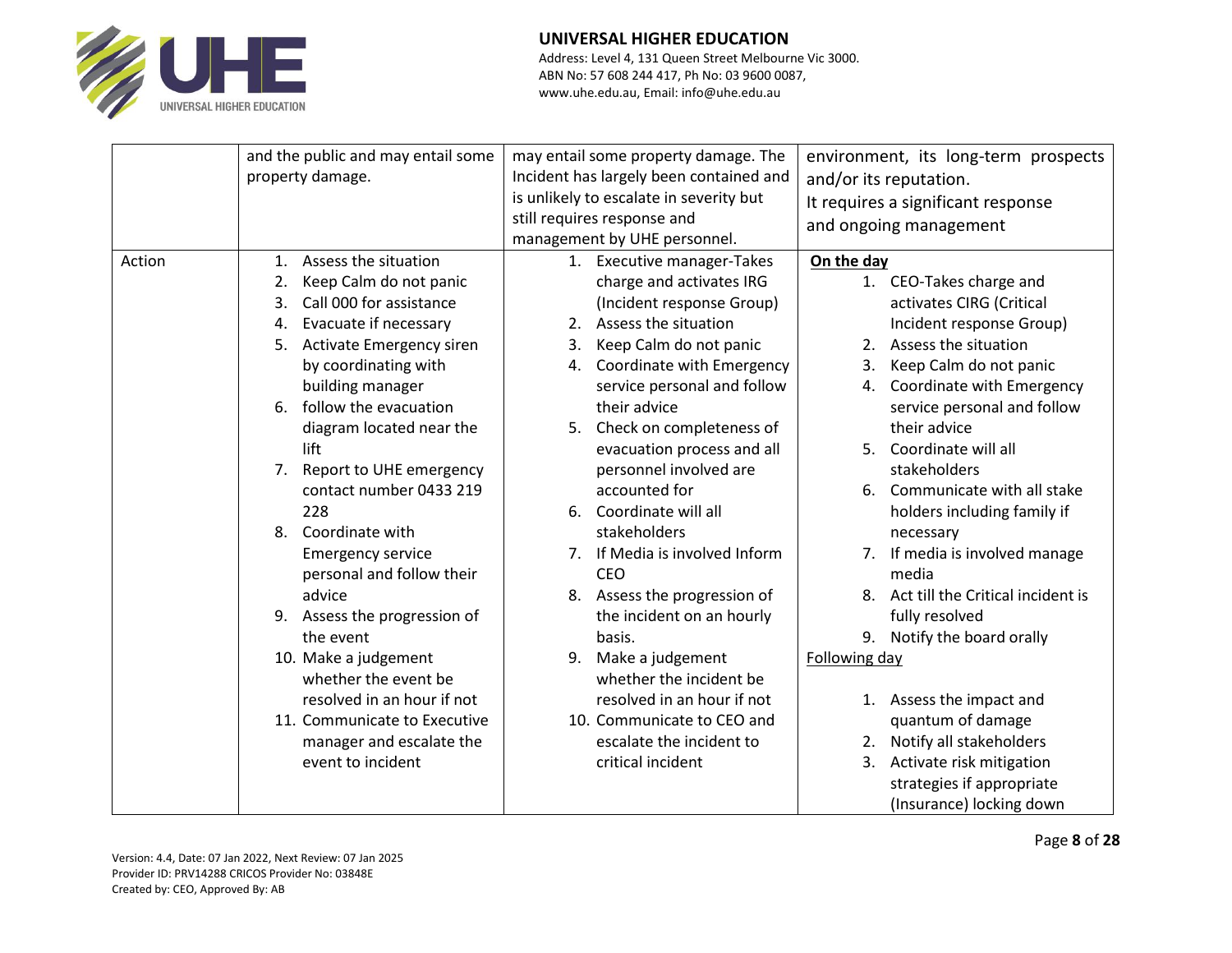

| <b>Color Code Purple</b> |                                                      |                                            | campus organising<br>reallocation or psychological<br>counselling if necessary<br>4. Prepare a detailed report for<br><b>BOD</b> as per the Critical<br>Incident reporting form<br>Appendix C<br><b>Post Critical Incident</b><br>Three-month interview for<br>$\bullet$<br>involved student/staff<br>Six-month interview for involved<br>student/staff<br><b>Final status Report for CEO and</b><br><b>BOD</b> |
|--------------------------|------------------------------------------------------|--------------------------------------------|-----------------------------------------------------------------------------------------------------------------------------------------------------------------------------------------------------------------------------------------------------------------------------------------------------------------------------------------------------------------------------------------------------------------|
| <b>Episode</b>           | <b>Event</b>                                         | <b>Incident</b>                            | <b>Critical incident</b>                                                                                                                                                                                                                                                                                                                                                                                        |
|                          | <b>Bomb Threat</b><br>Bomb threat or Suspicious item |                                            |                                                                                                                                                                                                                                                                                                                                                                                                                 |
| Progression              |                                                      |                                            |                                                                                                                                                                                                                                                                                                                                                                                                                 |
| Resolution<br>Time       | Less than an Hour                                    | <b>Within first four Hours</b>             | <b>Till resolved</b>                                                                                                                                                                                                                                                                                                                                                                                            |
| Responsible<br>Personnel | First responders                                     | <b>Executive Manager</b><br>and IRG -Group | CEO<br>and CIRG -Group                                                                                                                                                                                                                                                                                                                                                                                          |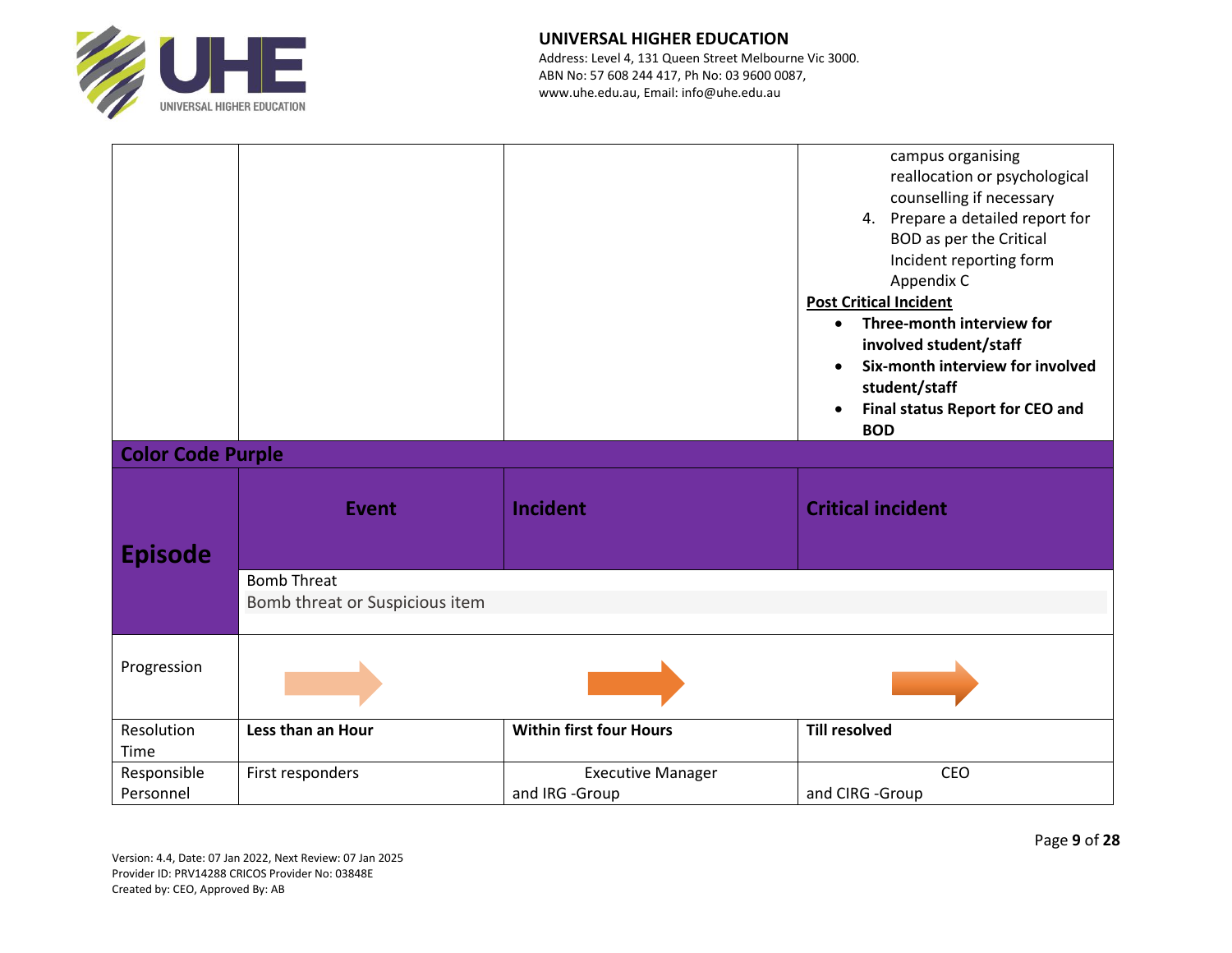

| Impact | A minor issue that has<br>a localised small impact on staff,<br>students, contractors, visitors,<br>volunteers, the UHE community<br>and the public and may entail some<br>property damage.                                                                                                                                                                                                                                                                                                                                                                           | A moderate issue that has<br>a localised impact on staff, students,<br>contractors, visitors, volunteers, the<br>UHE community and the public and<br>may entail some property damage. The<br>Incident has largely been contained and<br>is unlikely to escalate in severity but<br>still requires response and<br>management by UHE personnel.                                                                                                                                                                                                                                                                                                                          | A major issues or series of issues that<br>have the potential to severely damage<br>UHE's<br>people,<br>operations,<br>environment, its long-term prospects<br>and/or its reputation.<br>It requires a significant response<br>and ongoing management                                                                                                                                                                                                                                                                                                                              |
|--------|-----------------------------------------------------------------------------------------------------------------------------------------------------------------------------------------------------------------------------------------------------------------------------------------------------------------------------------------------------------------------------------------------------------------------------------------------------------------------------------------------------------------------------------------------------------------------|-------------------------------------------------------------------------------------------------------------------------------------------------------------------------------------------------------------------------------------------------------------------------------------------------------------------------------------------------------------------------------------------------------------------------------------------------------------------------------------------------------------------------------------------------------------------------------------------------------------------------------------------------------------------------|------------------------------------------------------------------------------------------------------------------------------------------------------------------------------------------------------------------------------------------------------------------------------------------------------------------------------------------------------------------------------------------------------------------------------------------------------------------------------------------------------------------------------------------------------------------------------------|
| Action | Assess the situation<br>1.<br>Keep Calm do not panic<br>2.<br>Call 000 for assistance<br>3.<br>Evacuate if necessary<br>4.<br>Activate Emergency siren<br>5.<br>by coordinating with<br>building manager<br>follow the evacuation<br>6.<br>diagram located near the<br>lift<br>Report to UHE emergency<br>7.<br>contact number 0433 219<br>228<br>Coordinate with<br>8.<br><b>Emergency service</b><br>personal and follow their<br>advice<br>9. Assess the progression of<br>the event<br>10. Make a judgement<br>whether the event be<br>resolved in an hour if not | 1. Executive manager-Takes<br>charge and activates IRG<br>(Incident response Group)<br>2. Assess the situation<br>Keep Calm do not panic<br>3.<br>Coordinate with Emergency<br>4.<br>service personal and follow<br>their advice<br>Check on completeness of<br>5.<br>evacuation process and all<br>personnel involved are<br>accounted for<br>Coordinate will all stakeholders<br>6.<br>If Media is involved Inform CEO<br>7.<br>Assess the progression of the<br>8.<br>incident on an hourly basis.<br>Make a judgement whether<br>9.<br>the incident be resolved in an<br>hour if not<br>10. Communicate to CEO and<br>escalate the incident to critical<br>incident | On the day<br>1. CEO-Takes charge and<br>activates CIRG (Critical<br>Incident response Group)<br>2. Assess the situation<br>Keep Calm do not panic<br>3.<br>Coordinate with Emergency<br>4.<br>service personal and follow<br>their advice<br>Coordinate will all<br>5.<br>stakeholders<br>Communicate with all stake<br>6.<br>holders including family if<br>necessary<br>7. If media is involved manage<br>media<br>8. Act till the Critical incident is<br>fully resolved<br>Notify the board orally<br>9.<br>Following day<br>Assess the impact and<br>1.<br>quantum of damage |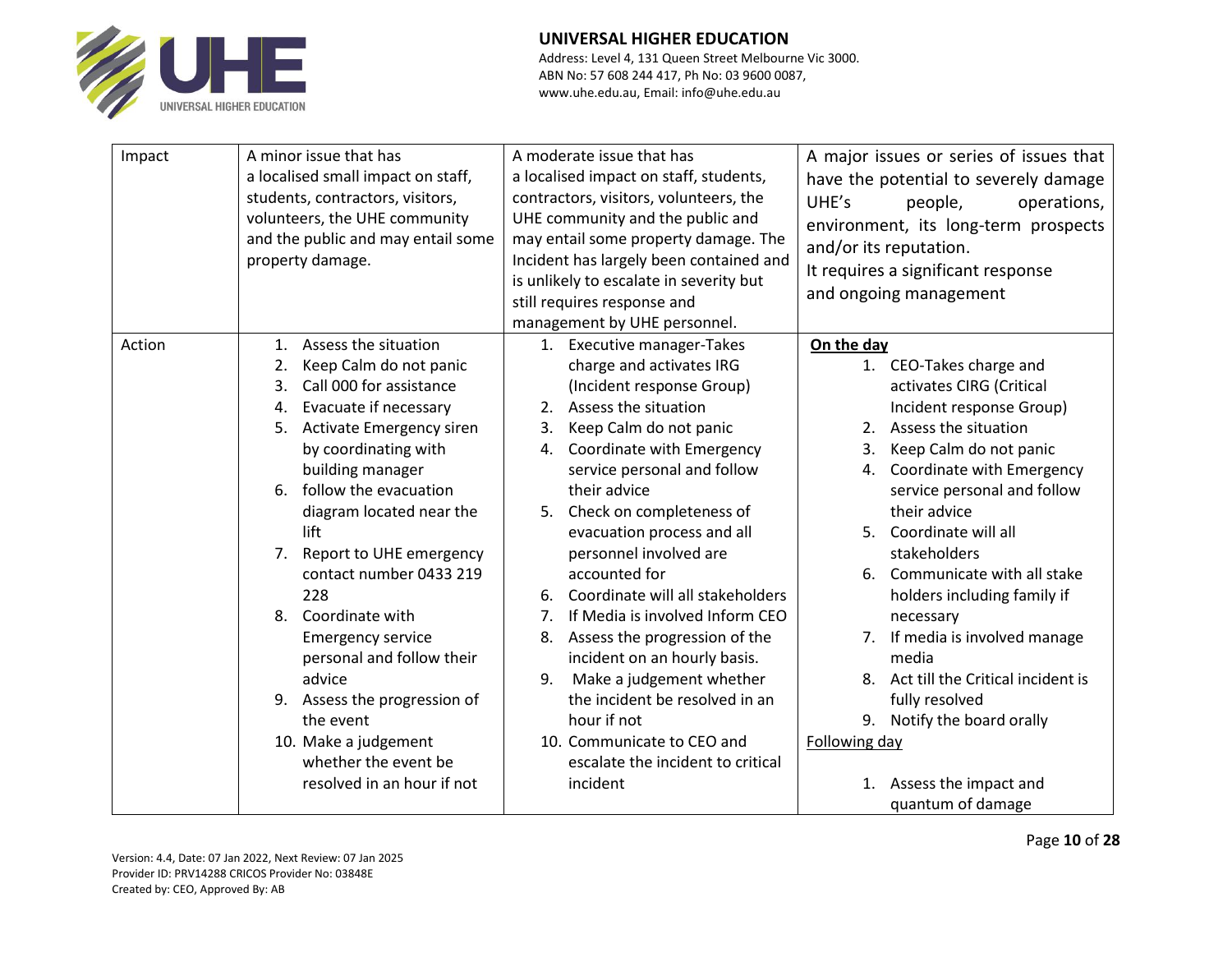

Address: Level 4, 131 Queen Street Melbourne Vic 3000. ABN No: 57 608 244 417, Ph No: 03 9600 0087, www.uhe.edu.au, Email: info@uhe.edu.au

|                          | 11. Communicate to Executive<br>manager and escalate the<br>event to incident |                                                                                                             | 2. Notify all stakeholders<br>3. Activate risk mitigation<br>strategies if appropriate<br>(Insurance) locking down<br>campus organising<br>reallocation or psychological<br>counselling if necessary<br>4. Prepare a detailed report for<br><b>BOD</b> as per the Critical<br>Incident reporting form<br>Appendix C<br><b>Post Critical Incident</b><br>Three-month interview for<br>involved student/staff<br>Six-month interview for involved |
|--------------------------|-------------------------------------------------------------------------------|-------------------------------------------------------------------------------------------------------------|-------------------------------------------------------------------------------------------------------------------------------------------------------------------------------------------------------------------------------------------------------------------------------------------------------------------------------------------------------------------------------------------------------------------------------------------------|
|                          |                                                                               |                                                                                                             | student/staff<br><b>Final status Report for CEO and</b><br><b>BOD</b>                                                                                                                                                                                                                                                                                                                                                                           |
| <b>Color Code Blue</b>   |                                                                               |                                                                                                             |                                                                                                                                                                                                                                                                                                                                                                                                                                                 |
| <b>Episode</b>           | <b>Event</b>                                                                  | <b>Incident</b>                                                                                             | <b>Critical incident</b>                                                                                                                                                                                                                                                                                                                                                                                                                        |
|                          | Medical emergencies/ Threat                                                   | Allergies, Death staff / student, Medical Emergency, Poisoning, Pandemic diseases, Shock, Asbestos exposure |                                                                                                                                                                                                                                                                                                                                                                                                                                                 |
| Progression              |                                                                               |                                                                                                             |                                                                                                                                                                                                                                                                                                                                                                                                                                                 |
| Resolution<br>Time       | Less than an Hour                                                             | <b>Within first four Hours</b>                                                                              | <b>Till resolved</b>                                                                                                                                                                                                                                                                                                                                                                                                                            |
| Responsible<br>Personnel | First responders                                                              | <b>Executive Manager</b><br>and IRG -Group                                                                  | <b>CEO</b><br>and CIRG - Group                                                                                                                                                                                                                                                                                                                                                                                                                  |

Version: 4.4, Date: 07 Jan 2022, Next Review: 07 Jan 2025 Provider ID: PRV14288 CRICOS Provider No: 03848E Created by: CEO, Approved By: AB

Page **11** of **28**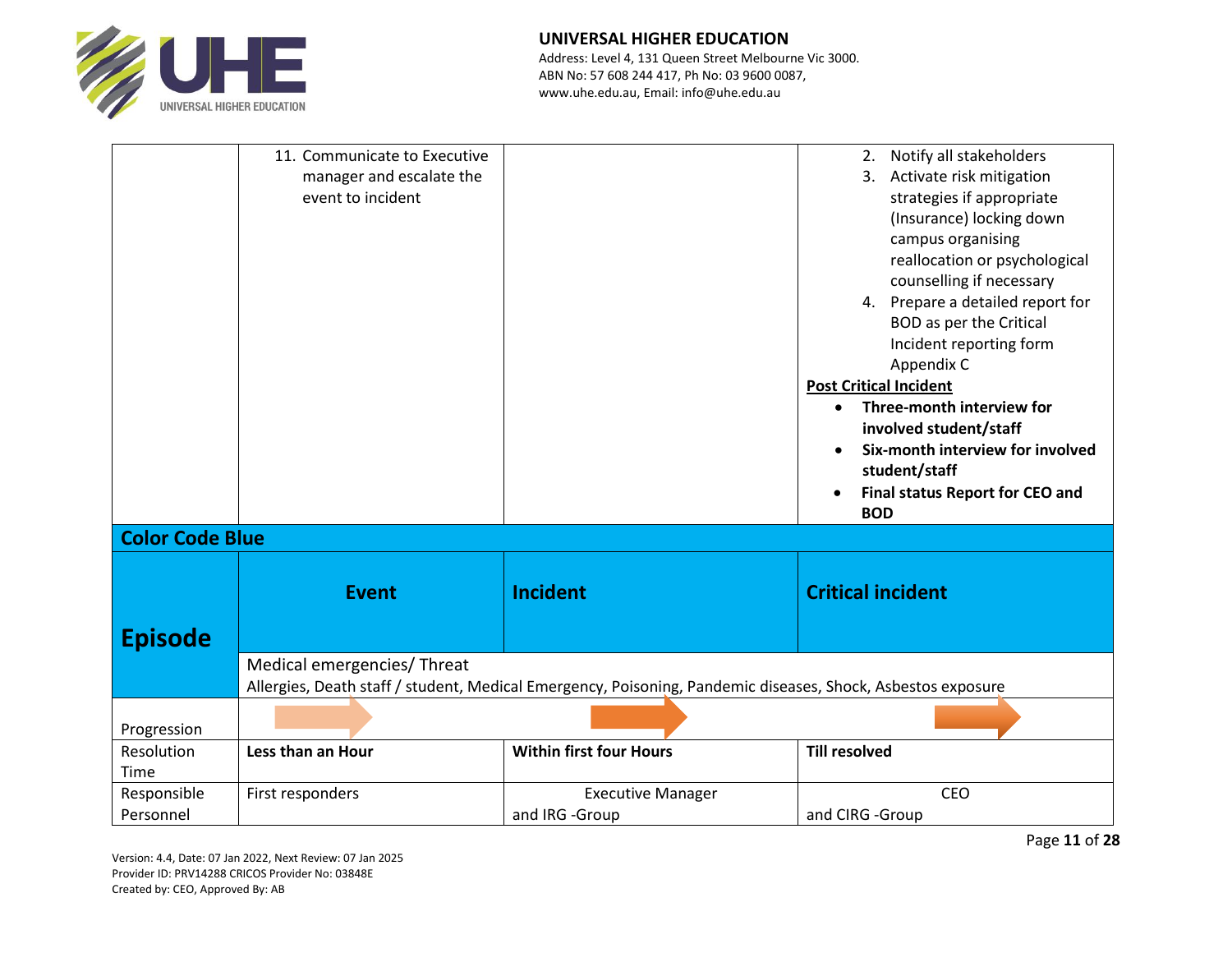

| Impact | A minor issue that has<br>a localised small impact on staff,<br>students, contractors, visitors,<br>volunteers, the UHE community<br>and the public and may entail some<br>property damage.                                                                                                                                                                                                                                                                                                                                                                                       | A moderate issue that has<br>a localised impact on staff, students,<br>contractors, visitors, volunteers, the<br>UHE community and the public and<br>may entail some property damage. The<br>Incident has largely been contained and<br>is unlikely to escalate in severity but<br>still requires response and<br>management by UHE personnel.                                                                                                                                                                                                                 | A major issues or series of issues that<br>have the potential to severely damage<br>UHE's<br>people,<br>operations,<br>environment, its long-term prospects<br>and/or its reputation.<br>It requires a significant response<br>and ongoing management                                                                                                                                                                                                                                                                                                                              |
|--------|-----------------------------------------------------------------------------------------------------------------------------------------------------------------------------------------------------------------------------------------------------------------------------------------------------------------------------------------------------------------------------------------------------------------------------------------------------------------------------------------------------------------------------------------------------------------------------------|----------------------------------------------------------------------------------------------------------------------------------------------------------------------------------------------------------------------------------------------------------------------------------------------------------------------------------------------------------------------------------------------------------------------------------------------------------------------------------------------------------------------------------------------------------------|------------------------------------------------------------------------------------------------------------------------------------------------------------------------------------------------------------------------------------------------------------------------------------------------------------------------------------------------------------------------------------------------------------------------------------------------------------------------------------------------------------------------------------------------------------------------------------|
| Action | Assess the situation<br>1.<br>Keep Calm do not panic<br>2.<br>Call 000 for assistance<br>$\mathbf{3}$ .<br>Evacuate if necessary<br>4.<br>Activate Emergency siren<br>5.<br>by coordinating with<br>building manager<br>follow the evacuation<br>6.<br>diagram located near the<br>lift<br>Report to UHE emergency<br>7.<br>contact number 0433 219<br>228<br>Coordinate with<br>8.<br><b>Emergency service</b><br>personal and follow their<br>advice<br>9. Assess the progression of<br>the event<br>10. Make a judgement<br>whether the event be<br>resolved in an hour if not | 1. Executive manager-Takes<br>charge and activates IRG<br>(Incident response Group)<br>2. Assess the situation<br>Keep Calm do not panic<br>3.<br>Coordinate with Emergency<br>4.<br>service personal and follow<br>their advice<br>Coordinate will all stakeholders<br>5.<br>If Media is involved Inform CEO<br>6.<br>Assess the progression of the<br>7.<br>incident on an hourly basis.<br>Make a judgement whether<br>8.<br>the incident be resolved in an<br>hour if not<br>Communicate to CEO and<br>9.<br>escalate the incident to critical<br>incident | On the day<br>1. CEO-Takes charge and<br>activates CIRG (Critical<br>Incident response Group)<br>2. Assess the situation<br>Keep Calm do not panic<br>3.<br>Coordinate with Emergency<br>4.<br>service personal and follow<br>their advice<br>Coordinate will all<br>5.<br>stakeholders<br>Communicate with all stake<br>6.<br>holders including family if<br>necessary<br>7. If media is involved manage<br>media<br>8. Act till the Critical incident is<br>fully resolved<br>Notify the board orally<br>9.<br>Following day<br>Assess the impact and<br>1.<br>quantum of damage |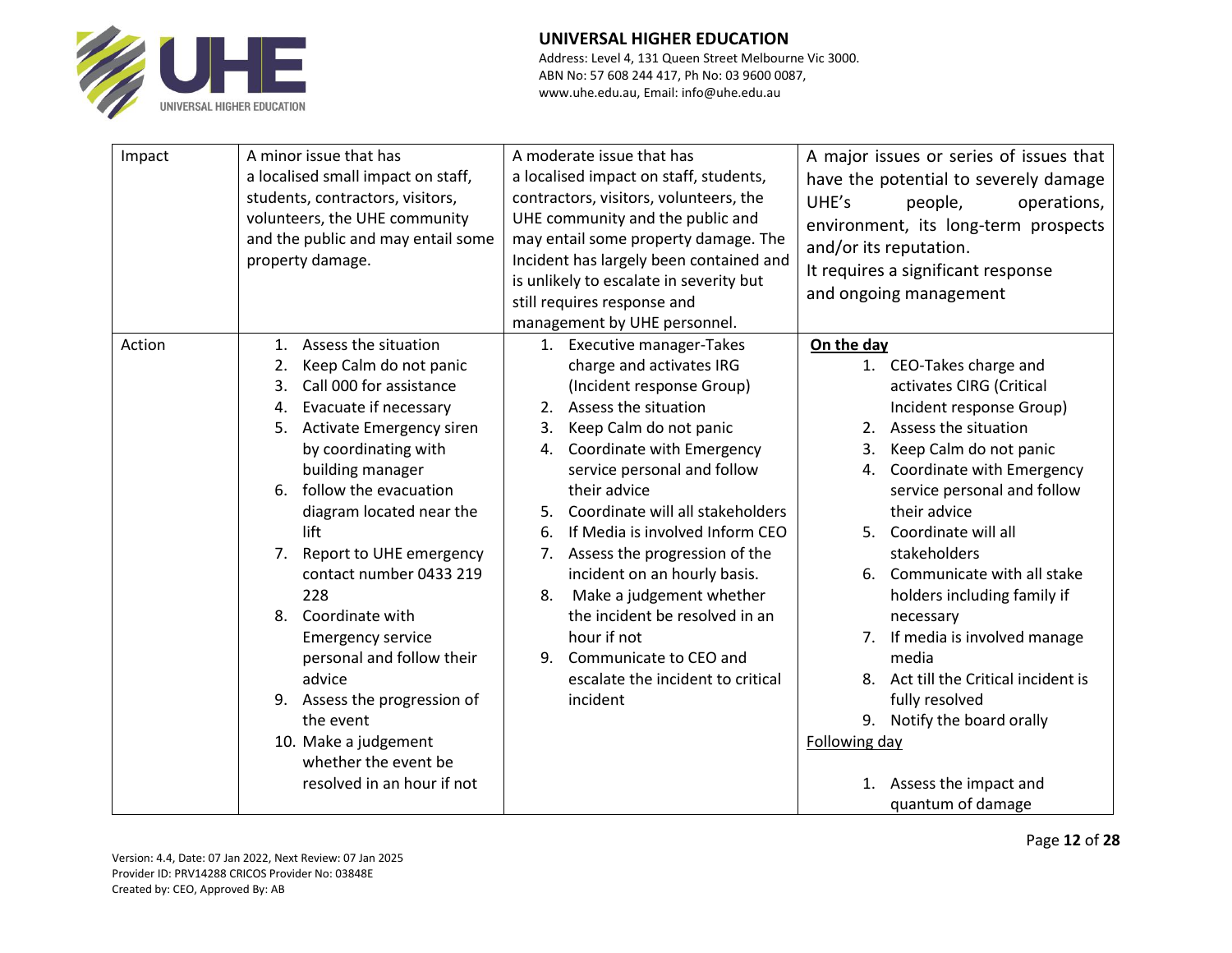

Address: Level 4, 131 Queen Street Melbourne Vic 3000. ABN No: 57 608 244 417, Ph No: 03 9600 0087, www.uhe.edu.au, Email: info@uhe.edu.au

| <b>Color Code Black</b> | 11. Communicate to Executive<br>manager and escalate the<br>event to incident |                                                                                                                                                                                                               | Notify all stakeholders<br>2.<br>3. Activate risk mitigation<br>strategies if appropriate<br>(Insurance) locking down<br>campus organising<br>reallocation or psychological<br>counselling if necessary<br>4. Prepare a detailed report for<br><b>BOD</b> as per the Critical<br>Incident reporting form<br>Appendix C<br><b>Post Critical Incident</b><br>Three-month interview for<br>$\bullet$<br>involved student/staff<br>Six-month interview for involved<br>student/staff<br>Final status Report for CEO and<br><b>BOD</b> |
|-------------------------|-------------------------------------------------------------------------------|---------------------------------------------------------------------------------------------------------------------------------------------------------------------------------------------------------------|-----------------------------------------------------------------------------------------------------------------------------------------------------------------------------------------------------------------------------------------------------------------------------------------------------------------------------------------------------------------------------------------------------------------------------------------------------------------------------------------------------------------------------------|
|                         | <b>Event</b>                                                                  | Incident                                                                                                                                                                                                      | <b>Critical incident</b>                                                                                                                                                                                                                                                                                                                                                                                                                                                                                                          |
| <b>Episode</b>          |                                                                               |                                                                                                                                                                                                               |                                                                                                                                                                                                                                                                                                                                                                                                                                                                                                                                   |
|                         | <b>Personal Threat</b>                                                        | Active Shooter, Assault, Child protection matter, Robbery / Burglary, Kidnapping, Missing students / staff, Self-harm,<br>attempted, Serious assault, Siege, Suicide, Violent behaviour, Terrorism or Privacy |                                                                                                                                                                                                                                                                                                                                                                                                                                                                                                                                   |
| Progression             |                                                                               |                                                                                                                                                                                                               |                                                                                                                                                                                                                                                                                                                                                                                                                                                                                                                                   |

Version: 4.4, Date: 07 Jan 2022, Next Review: 07 Jan 2025 Provider ID: PRV14288 CRICOS Provider No: 03848E Created by: CEO, Approved By: AB

Page **13** of **28**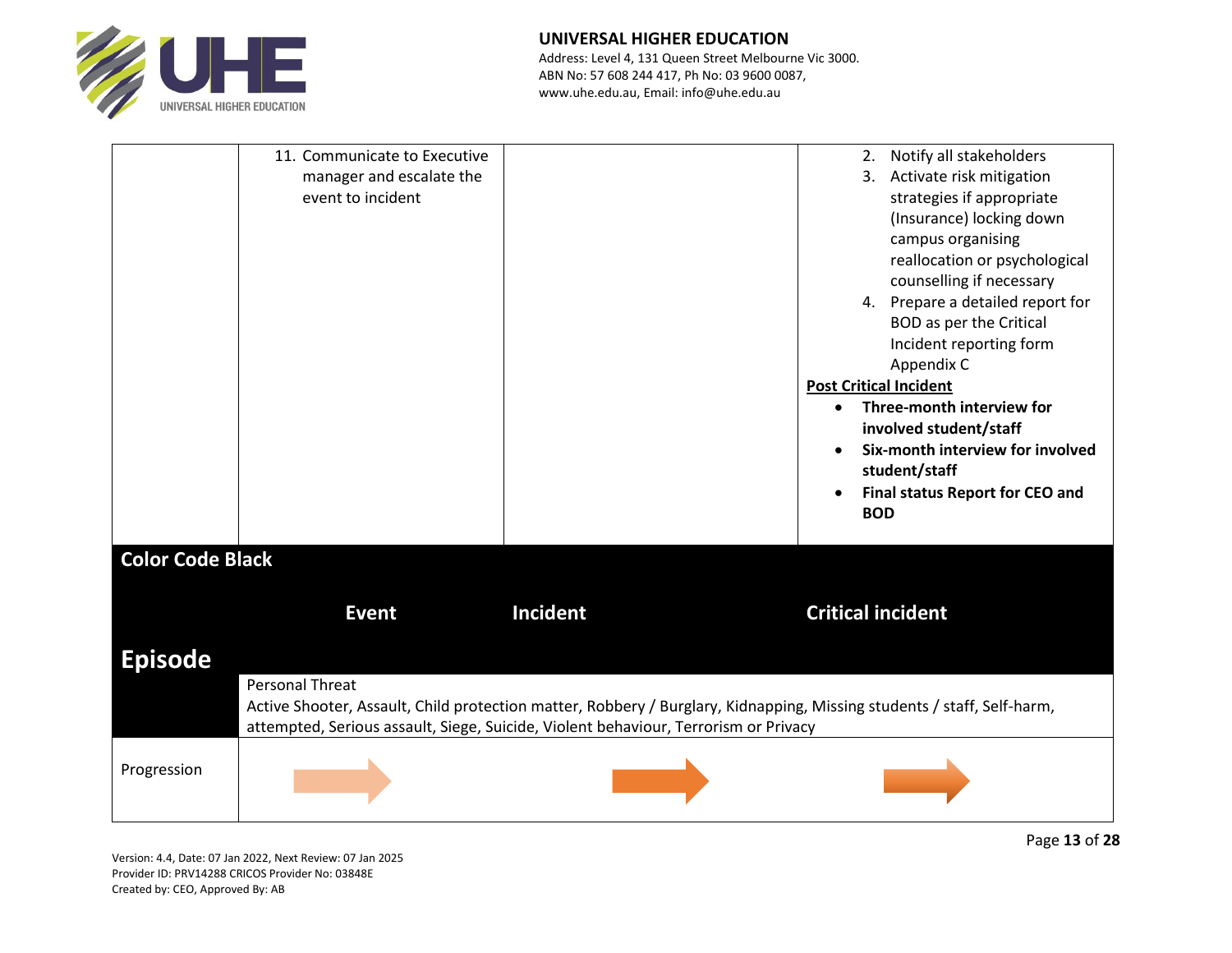

| Resolution  | Less than an Hour                     | <b>Within first four Hours</b>          | <b>Till resolved</b>                    |  |
|-------------|---------------------------------------|-----------------------------------------|-----------------------------------------|--|
| Time        |                                       |                                         |                                         |  |
| Responsible | First responders                      | <b>Executive Manager</b>                | <b>CEO</b>                              |  |
| Personnel   |                                       | and IRG -Group                          | and CIRG -Group                         |  |
| Impact      | A minor issue that has                | A moderate issue that has               | A major issues or series of issues that |  |
|             | a localised small impact on staff,    | a localised impact on staff, students,  | have the potential to severely damage   |  |
|             | students, contractors, visitors,      | contractors, visitors, volunteers, the  | UHE's<br>people,<br>operations,         |  |
|             | volunteers, the UHE community         | UHE community and the public and        | environment, its long-term prospects    |  |
|             | and the public and may entail some    | may entail some property damage. The    | and/or its reputation.                  |  |
|             | property damage.                      | Incident has largely been contained and | It requires a significant response      |  |
|             |                                       | is unlikely to escalate in severity but | and ongoing management                  |  |
|             |                                       | still requires response and             |                                         |  |
|             |                                       | management by UHE personnel.            |                                         |  |
| Action      | Assess the situation<br>1.            | 1. Executive manager-Takes              | On the day                              |  |
|             | Keep Calm do not panic<br>2.          | charge and activates IRG                | 1. CEO-Takes charge and                 |  |
|             | Call 000 for assistance<br>3.         | (Incident response Group)               | activates CIRG (Critical                |  |
|             | Evacuate if necessary<br>4.           | 2. Assess the situation                 | Incident response Group)                |  |
|             | <b>Activate Emergency siren</b><br>5. | Keep Calm do not panic<br>3.            | 2. Assess the situation                 |  |
|             | by coordinating with                  | Coordinate with Emergency<br>4.         | Keep Calm do not panic<br>3.            |  |
|             | building manager                      | service personal and follow             | Coordinate with Emergency<br>4.         |  |
|             | follow the evacuation<br>6.           | their advice                            | service personal and follow             |  |
|             | diagram located near the              | Check on completeness of<br>5.          | their advice                            |  |
|             | lift                                  | evacuation process and all              | Coordinate will all<br>5.               |  |
|             | Report to UHE emergency<br>7.         | personnel involved are                  | stakeholders                            |  |
|             | contact number 0433 219               | accounted for                           | Communicate with all stake<br>6.        |  |
|             | 228                                   | Coordinate will all stakeholders<br>6.  | holders including family if             |  |
|             | Coordinate with<br>8.                 | If Media is involved Inform CEO<br>7.   | necessary                               |  |
|             | <b>Emergency service</b>              | Assess the progression of the<br>8.     | 7. If media is involved manage          |  |
|             | personal and follow their             | incident on an hourly basis.            | media                                   |  |
|             | advice                                | Make a judgement whether<br>9.          | 8. Act till the Critical incident is    |  |
|             | Assess the progression of<br>9.       | the incident be resolved in an          | fully resolved                          |  |
|             | the event                             | hour if not                             | 9. Notify the board orally              |  |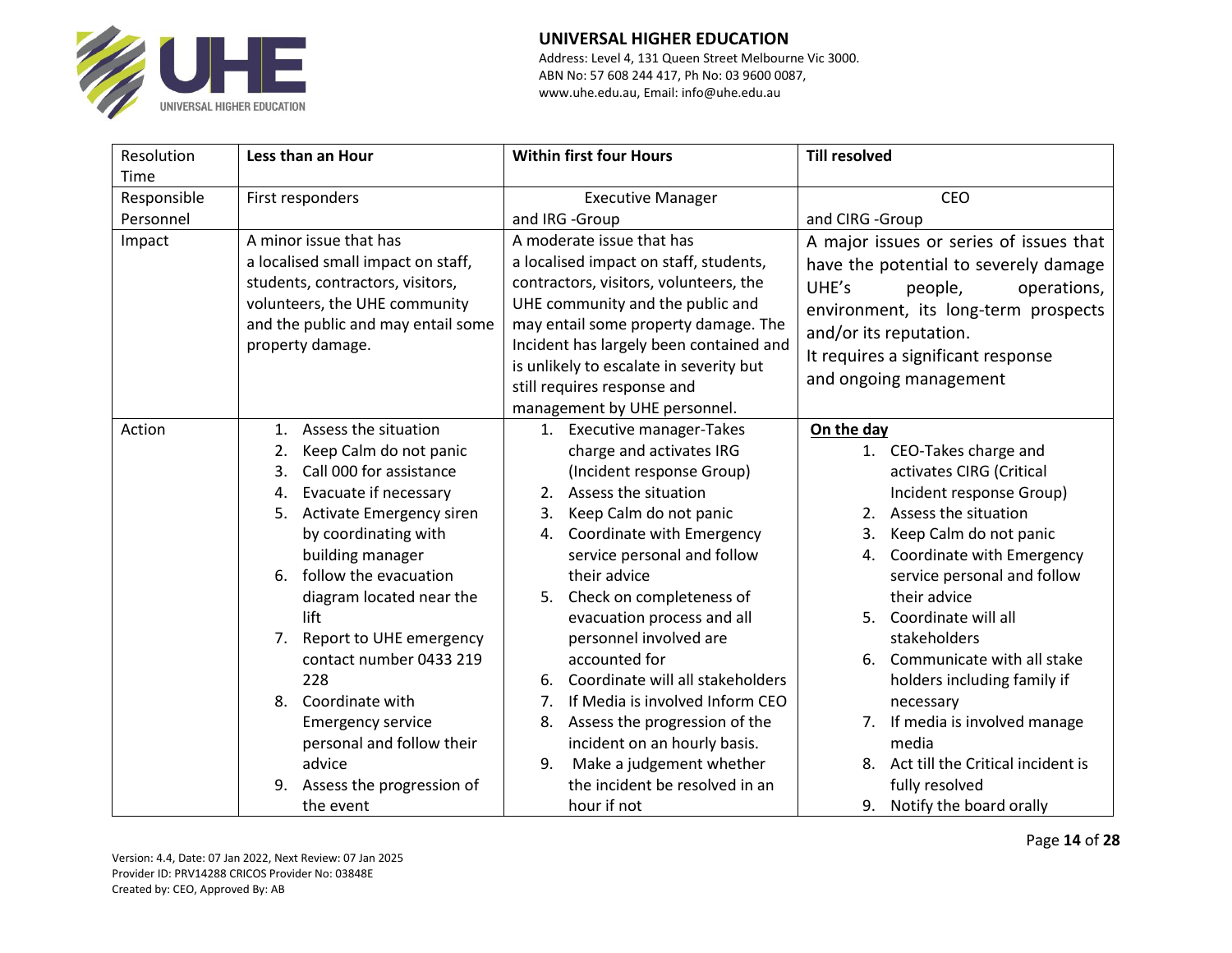

| <b>Color Code Green</b> |                                                                                        |                                                                 | Final status Report for CEO and<br>$\bullet$<br><b>BOD</b>                                                                                 |
|-------------------------|----------------------------------------------------------------------------------------|-----------------------------------------------------------------|--------------------------------------------------------------------------------------------------------------------------------------------|
| <b>Episode</b>          | <b>Event</b>                                                                           | Incident                                                        | <b>Critical incident</b>                                                                                                                   |
|                         |                                                                                        |                                                                 | student/staff                                                                                                                              |
|                         |                                                                                        |                                                                 | <b>Post Critical Incident</b><br>Three-month interview for<br>involved student/staff<br>Six-month interview for involved                   |
|                         |                                                                                        |                                                                 | counselling if necessary<br>4. Prepare a detailed report for<br><b>BOD</b> as per the Critical<br>Incident reporting form<br>Appendix C    |
|                         | event to incident                                                                      |                                                                 | 3. Activate risk mitigation<br>strategies if appropriate<br>(Insurance) locking down<br>campus organising<br>reallocation or psychological |
|                         | resolved in an hour if not<br>11. Communicate to Executive<br>manager and escalate the | incident                                                        | 1. Assess the impact and<br>quantum of damage<br>2. Notify all stakeholders                                                                |
|                         | 10. Make a judgement<br>whether the event be                                           | 10. Communicate to CEO and<br>escalate the incident to critical | Following day                                                                                                                              |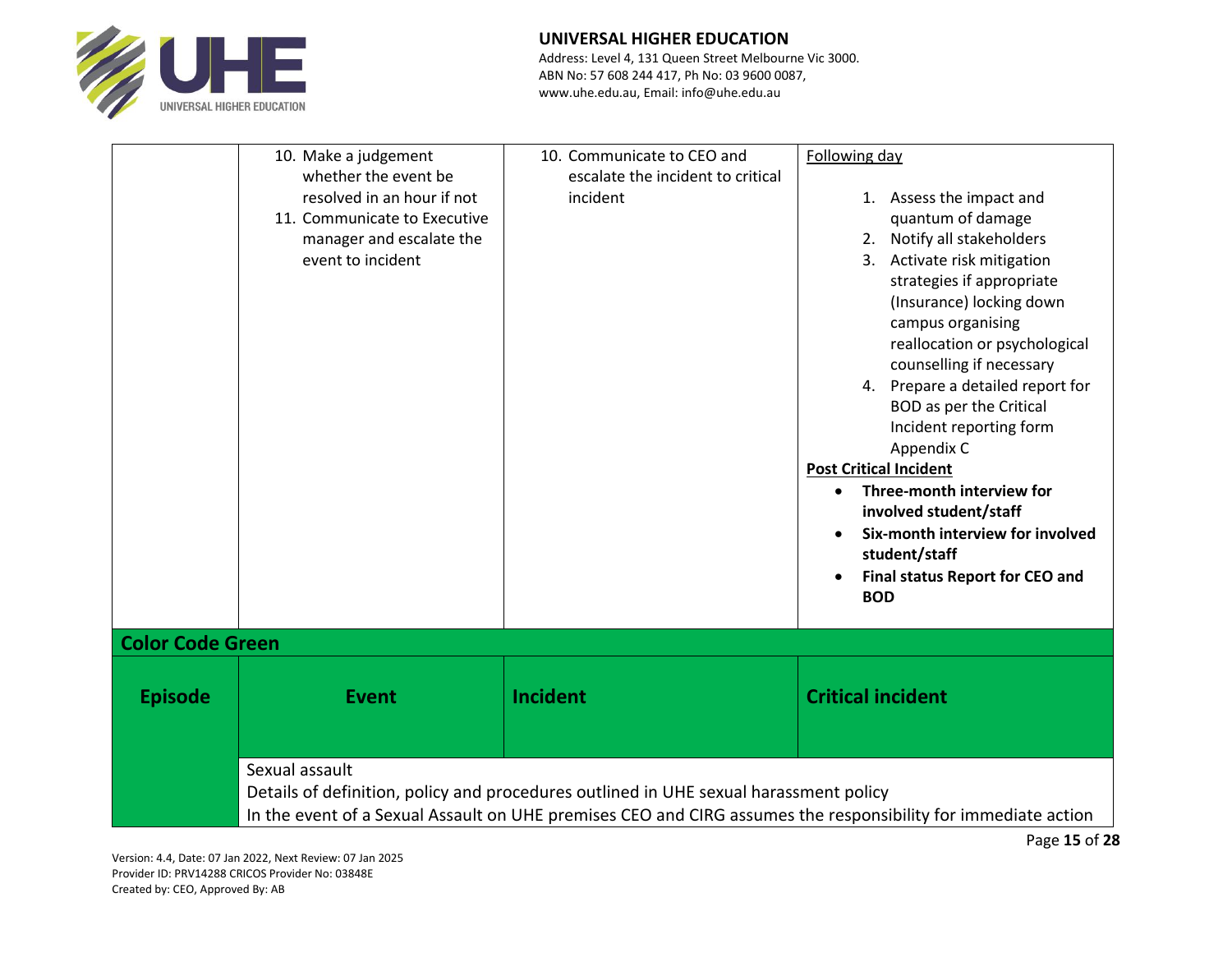

| Progression |                                                        |                                                                                 |                                         |  |
|-------------|--------------------------------------------------------|---------------------------------------------------------------------------------|-----------------------------------------|--|
| Resolution  | Less than an Hour                                      | <b>Within first four Hours</b>                                                  | <b>Till resolved</b>                    |  |
| Time        |                                                        |                                                                                 |                                         |  |
| Responsible | First responders                                       | <b>Executive Manager</b>                                                        | <b>CEO</b>                              |  |
| Personnel   |                                                        | and IRG -Group                                                                  | and CIRG -Group                         |  |
| Impact      | A minor issue that has                                 | A moderate issue that has                                                       | A major issues or series of issues that |  |
|             | a localised small impact on staff,                     | a localised impact on staff, students,                                          | have the potential to severely damage   |  |
|             | students, contractors, visitors,                       | contractors, visitors, volunteers, the                                          | UHE's<br>operations,<br>people,         |  |
|             | volunteers, the UHE community                          | UHE community and the public and                                                | environment, its long-term prospects    |  |
|             | and the public and may entail some<br>property damage. | may entail some property damage. The<br>Incident has largely been contained and | and/or its reputation.                  |  |
|             |                                                        | is unlikely to escalate in severity but                                         | It requires a significant response      |  |
|             |                                                        | still requires response and                                                     | and ongoing management                  |  |
|             |                                                        | management by UHE personnel.                                                    |                                         |  |
| Action      | Assess the situation<br>1.                             | 1. Executive manager-Takes                                                      | On the day                              |  |
|             | Keep Calm do not panic<br>2.                           | charge and activates IRG                                                        | 1. CEO-Takes charge and                 |  |
|             | Call 000 for assistance<br>3.                          | (Incident response Group)                                                       | activates CIRG (Critical                |  |
|             | Report to UHE emergency<br>4.                          | Assess the situation<br>2.                                                      | Incident response Group)                |  |
|             | contact number 0433 219                                | Keep Calm do not panic<br>3.                                                    | Assess the situation<br>2.              |  |
|             | 228                                                    | Coordinate with Emergency<br>4.                                                 | Keep Calm do not panic<br>3.            |  |
|             | 5. Coordinate with                                     | service personal and follow                                                     | Coordinate with Emergency<br>4.         |  |
|             | <b>Emergency service</b>                               | their advice                                                                    | service personal if involved            |  |
|             | personal and follow their                              | Coordinate will all stakeholders<br>5.                                          | and follow their advice                 |  |
|             | advice                                                 | If Media is involved Inform CEO<br>6.                                           | Coordinate will all<br>5.               |  |
|             | 6. Assess the progression of                           | Assess the progression of the<br>7.                                             | stakeholders                            |  |
|             | the event                                              | incident on an hourly basis.                                                    | 6. Communicate with all stake           |  |
|             | Make a judgement<br>7.                                 | Make a judgement whether<br>8.                                                  | holders including family if             |  |
|             | whether the event be                                   | the incident be resolved in an                                                  | necessary                               |  |
|             | resolved in an hour if not                             | hour if not                                                                     |                                         |  |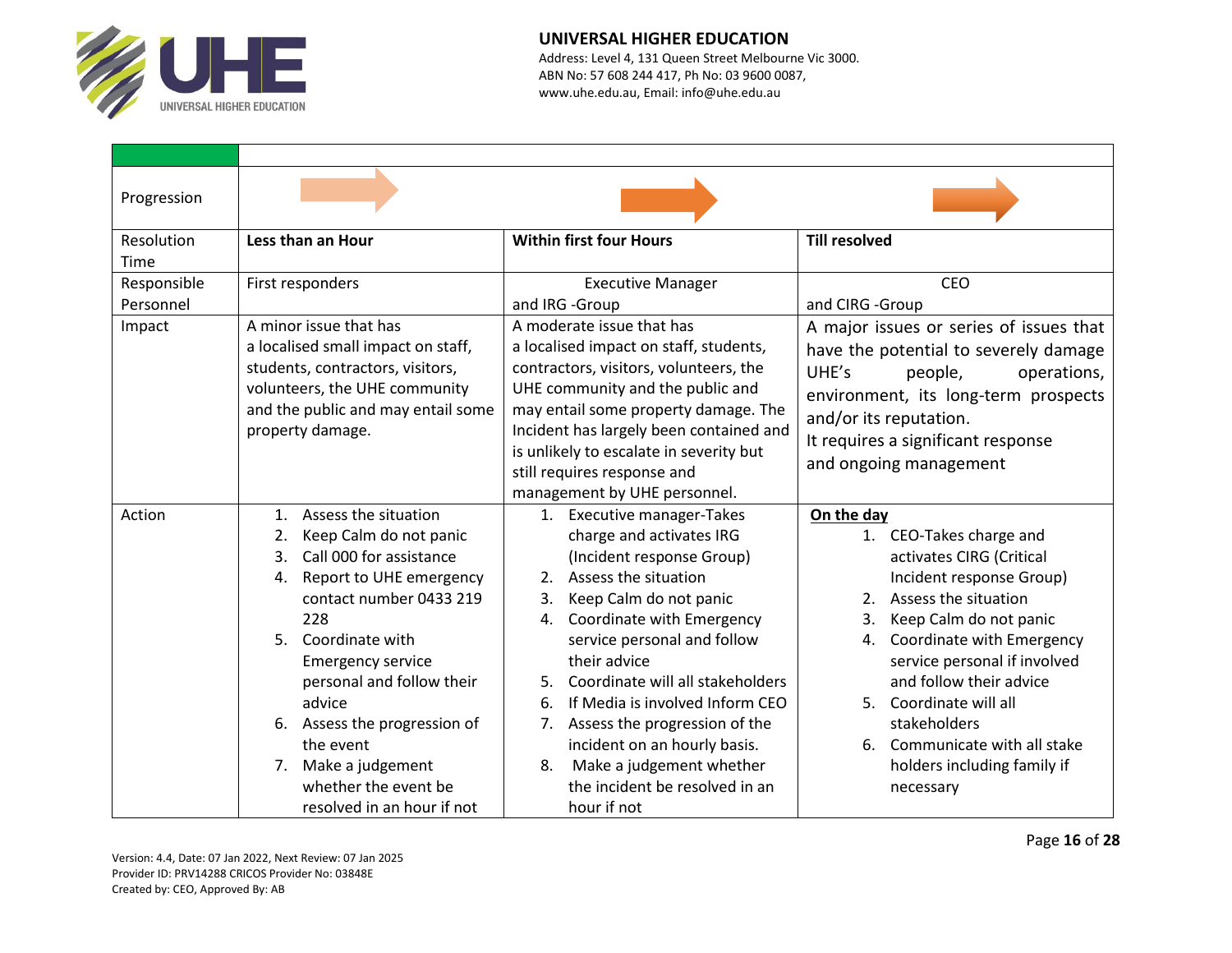

|  | 8. Communicate to Executive<br>manager and escalate the<br>event to incident | 9. | Communicate to CEO and<br>escalate the incident to critical<br>incident | Following day                 | 7. If media is involved manage<br>media<br>8. Help the involved member to<br>lodge an official complaint<br>9. Act till the Critical incident is<br>fully resolved<br>10. Notify the board orally<br>1. Assess the impact and                                                                                       |
|--|------------------------------------------------------------------------------|----|-------------------------------------------------------------------------|-------------------------------|---------------------------------------------------------------------------------------------------------------------------------------------------------------------------------------------------------------------------------------------------------------------------------------------------------------------|
|  |                                                                              |    |                                                                         |                               | quantum of damage                                                                                                                                                                                                                                                                                                   |
|  |                                                                              |    |                                                                         |                               | 2. Notify all stakeholders<br>3. Activate risk mitigation<br>strategies if appropriate<br>(Insurance) locking down<br>campus organising<br>reallocation or psychological<br>counselling if necessary<br>4. Prepare a detailed report for<br><b>BOD</b> as per the Critical<br>Incident reporting form<br>Appendix C |
|  |                                                                              |    |                                                                         | <b>Post Critical Incident</b> |                                                                                                                                                                                                                                                                                                                     |
|  |                                                                              |    |                                                                         | $\bullet$<br><b>BOD</b>       | Three-month interview for<br>involved student/staff<br>Six-month interview for involved<br>student/staff<br><b>Final status Report for CEO and</b>                                                                                                                                                                  |
|  |                                                                              |    |                                                                         |                               |                                                                                                                                                                                                                                                                                                                     |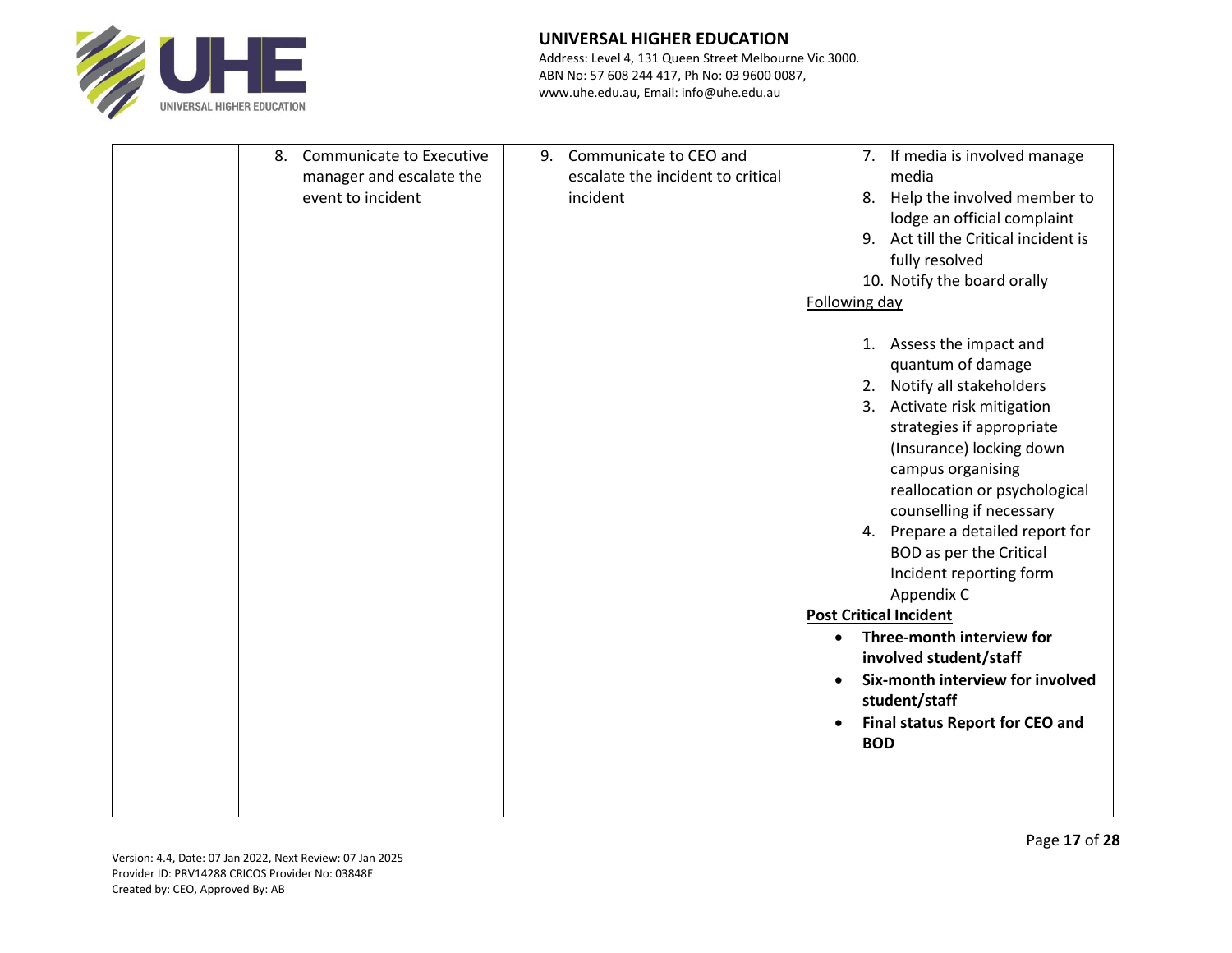

| <b>Color Code Green</b>                                                                                                                                                                                                           |                                                                                                                                                                |                                                                                                                                          |                                                                                                                                                            |  |  |
|-----------------------------------------------------------------------------------------------------------------------------------------------------------------------------------------------------------------------------------|----------------------------------------------------------------------------------------------------------------------------------------------------------------|------------------------------------------------------------------------------------------------------------------------------------------|------------------------------------------------------------------------------------------------------------------------------------------------------------|--|--|
| <b>Episode</b>                                                                                                                                                                                                                    | <b>Event</b>                                                                                                                                                   | <b>Incident/ Critical incident</b>                                                                                                       |                                                                                                                                                            |  |  |
| Sexual harassment<br>Details of definition, policy and procedures outlined in UHE sexual harassment policy<br>In the event of a Sexual Harassment on UHE premises CEO and CIRG assumes the responsibility for immediate<br>action |                                                                                                                                                                |                                                                                                                                          |                                                                                                                                                            |  |  |
| Progression                                                                                                                                                                                                                       |                                                                                                                                                                |                                                                                                                                          |                                                                                                                                                            |  |  |
| Resolution<br>Time                                                                                                                                                                                                                | Reported on the day                                                                                                                                            | Reported later                                                                                                                           |                                                                                                                                                            |  |  |
| Responsible<br>Personnel                                                                                                                                                                                                          | First responders                                                                                                                                               | Executive Manager-and IRG -Group or CEO and CIRG -Group*<br>*Based on the assessment of the executive manager                            |                                                                                                                                                            |  |  |
| Impact                                                                                                                                                                                                                            | Issue that has a significant<br>impact on staff, students,<br>contractors, visitors, volunteers,<br>the UHE community and the<br>public and may entail damage. | A Serious issue that has a impact on staff, students, contractors, visitors,<br>still requires response and management by UHE personnel. | volunteers, the UHE community and the public and may entail damage. The<br>Incident has largely been contained and is unlikely to escalate in severity but |  |  |
| Action                                                                                                                                                                                                                            | If anyone is in danger,<br>phone Triple Zero 000.<br>Phone Campus Security,<br>on 96000087                                                                     | 2. Investigate the incident if a report is filed.<br>3. Contact the person who has experienced the sexual harassment                     | Receive a report, third party report or complaint. (Report is not a complaint)                                                                             |  |  |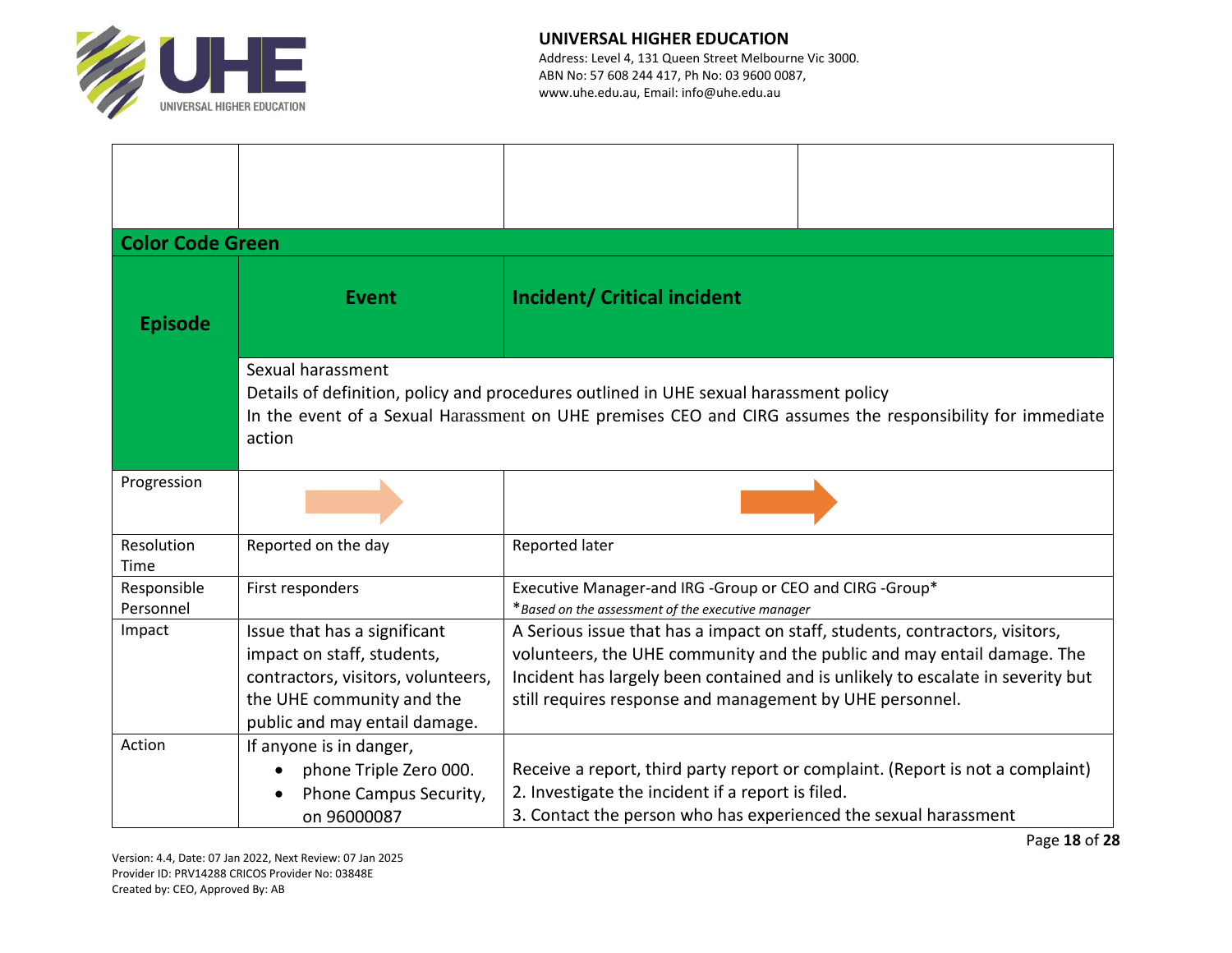

|                          | If victim does not press<br>$\bullet$<br>police charges proceed<br>to next section | 4. The person who has experienced the sexual harassment has four options:<br>a) request UHE to take protective or supportive action, where reasonable,<br>without prejudice, and/or<br>b) make a formal complaint to UHE, and/or<br>c) make an external complaint (e.g. police report), or<br>d) take no further action.<br>5. If necessary<br>• phone Triple Zero 000.<br>• Phone Campus Security, on 96000087<br>• Urgent UHE Counselling on 96000087<br>• If police are involved follow the guidelines of the police<br>6. Inform Executive manager and if necessary a. Initiate interim action<br>7. Follow steps stipulated in the Sexual Assault / Harassment Policy and<br>procedure |                          |  |  |  |
|--------------------------|------------------------------------------------------------------------------------|---------------------------------------------------------------------------------------------------------------------------------------------------------------------------------------------------------------------------------------------------------------------------------------------------------------------------------------------------------------------------------------------------------------------------------------------------------------------------------------------------------------------------------------------------------------------------------------------------------------------------------------------------------------------------------------------|--------------------------|--|--|--|
| <b>Color Code Orange</b> |                                                                                    |                                                                                                                                                                                                                                                                                                                                                                                                                                                                                                                                                                                                                                                                                             |                          |  |  |  |
| <b>Episode</b>           | <b>Event</b>                                                                       | <b>Incident</b>                                                                                                                                                                                                                                                                                                                                                                                                                                                                                                                                                                                                                                                                             | <b>Critical incident</b> |  |  |  |
|                          | <b>Building Evacuation</b>                                                         |                                                                                                                                                                                                                                                                                                                                                                                                                                                                                                                                                                                                                                                                                             |                          |  |  |  |
| Progression              |                                                                                    |                                                                                                                                                                                                                                                                                                                                                                                                                                                                                                                                                                                                                                                                                             |                          |  |  |  |
| Resolution<br>Time       | Less than an Hour                                                                  | <b>Within first four Hours</b>                                                                                                                                                                                                                                                                                                                                                                                                                                                                                                                                                                                                                                                              | <b>Till resolved</b>     |  |  |  |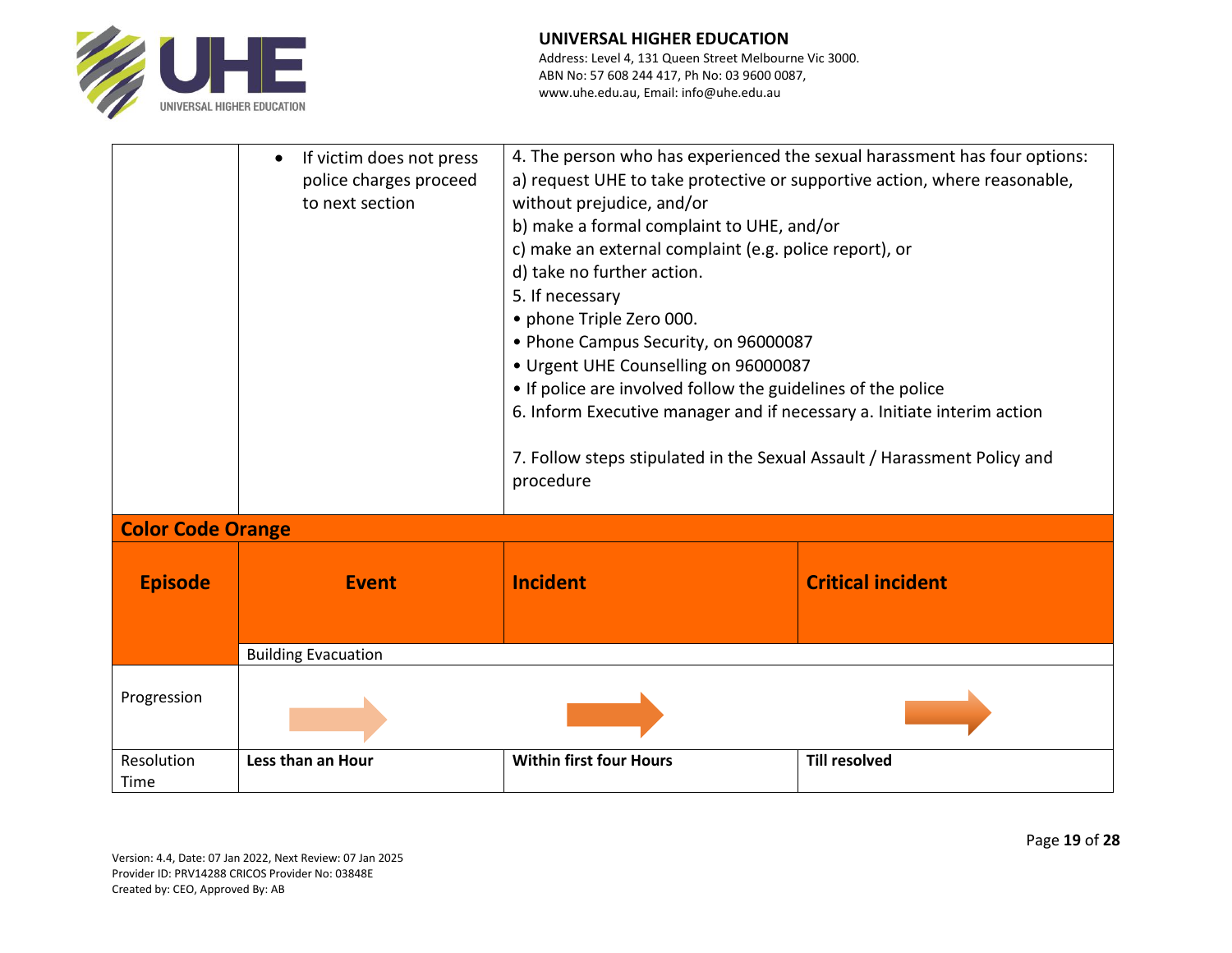

| Responsible | First responders                   | <b>Executive Manager</b>                | <b>CEO</b>                              |  |  |
|-------------|------------------------------------|-----------------------------------------|-----------------------------------------|--|--|
| Personnel   |                                    | and IRG -Group                          | and CIRG -Group                         |  |  |
| Impact      | A minor issue that has             | A moderate issue that has               | A major issues or series of issues that |  |  |
|             | a localised small impact on staff, | a localised impact on staff, students,  | have the potential to severely damage   |  |  |
|             | students, contractors, visitors,   | contractors, visitors, volunteers, the  | UHE's<br>people,<br>operations,         |  |  |
|             | volunteers, the UHE community      | UHE community and the public and        | environment, its long-term prospects    |  |  |
|             | and the public and may entail some | may entail some property damage. The    | and/or its reputation.                  |  |  |
|             | property damage.                   | Incident has largely been contained and | It requires a significant response      |  |  |
|             |                                    | is unlikely to escalate in severity but | and ongoing management                  |  |  |
|             |                                    | still requires response and             |                                         |  |  |
|             |                                    | management by UHE personnel.            |                                         |  |  |
| Action      | Assess the situation<br>1.         | 1. Executive manager-Takes              | On the day                              |  |  |
|             | Keep Calm do not panic<br>2.       | charge and activates IRG                | 1. CEO-Takes charge and                 |  |  |
|             | Call 000 for assistance<br>3.      | (Incident response Group)               | activates CIRG (Critical                |  |  |
|             | Evacuate if necessary<br>4.        | Assess the situation<br>2.              | Incident response Group)                |  |  |
|             | Activate Emergency siren<br>5.     | Keep Calm do not panic<br>3.            | Assess the situation<br>2.              |  |  |
|             | by coordinating with               | Coordinate with Emergency<br>4.         | Keep Calm do not panic<br>3.            |  |  |
|             | building manager                   | service personal and follow             | Coordinate with Emergency<br>4.         |  |  |
|             | follow the evacuation<br>6.        | their advice                            | service personal and follow             |  |  |
|             | diagram located near the           | Check on completeness of<br>5.          | their advice                            |  |  |
|             | lift                               | evacuation process and all              | Coordinate will all                     |  |  |
|             | Report to UHE emergency<br>7.      | personnel involved are                  | stakeholders                            |  |  |
|             | contact number 0433 219            | accounted for                           | Communicate with all stake<br>6.        |  |  |
|             | 228                                | Coordinate will all stakeholders<br>6.  | holders including family if             |  |  |
|             | Coordinate with<br>8.              | If Media is involved Inform CEO<br>7.   | necessary                               |  |  |
|             | <b>Emergency service</b>           | Assess the progression of the<br>8.     | 7. If media is involved manage          |  |  |
|             | personal and follow their          | incident on an hourly basis.            | media                                   |  |  |
|             | advice                             | Make a judgement whether<br>9.          | Act till the Critical incident is       |  |  |
|             | 9. Assess the progression of       | the incident be resolved in an          | fully resolved                          |  |  |
|             | the event                          | hour if not                             | 9. Notify the board orally              |  |  |
|             |                                    |                                         | Following day                           |  |  |
|             |                                    |                                         |                                         |  |  |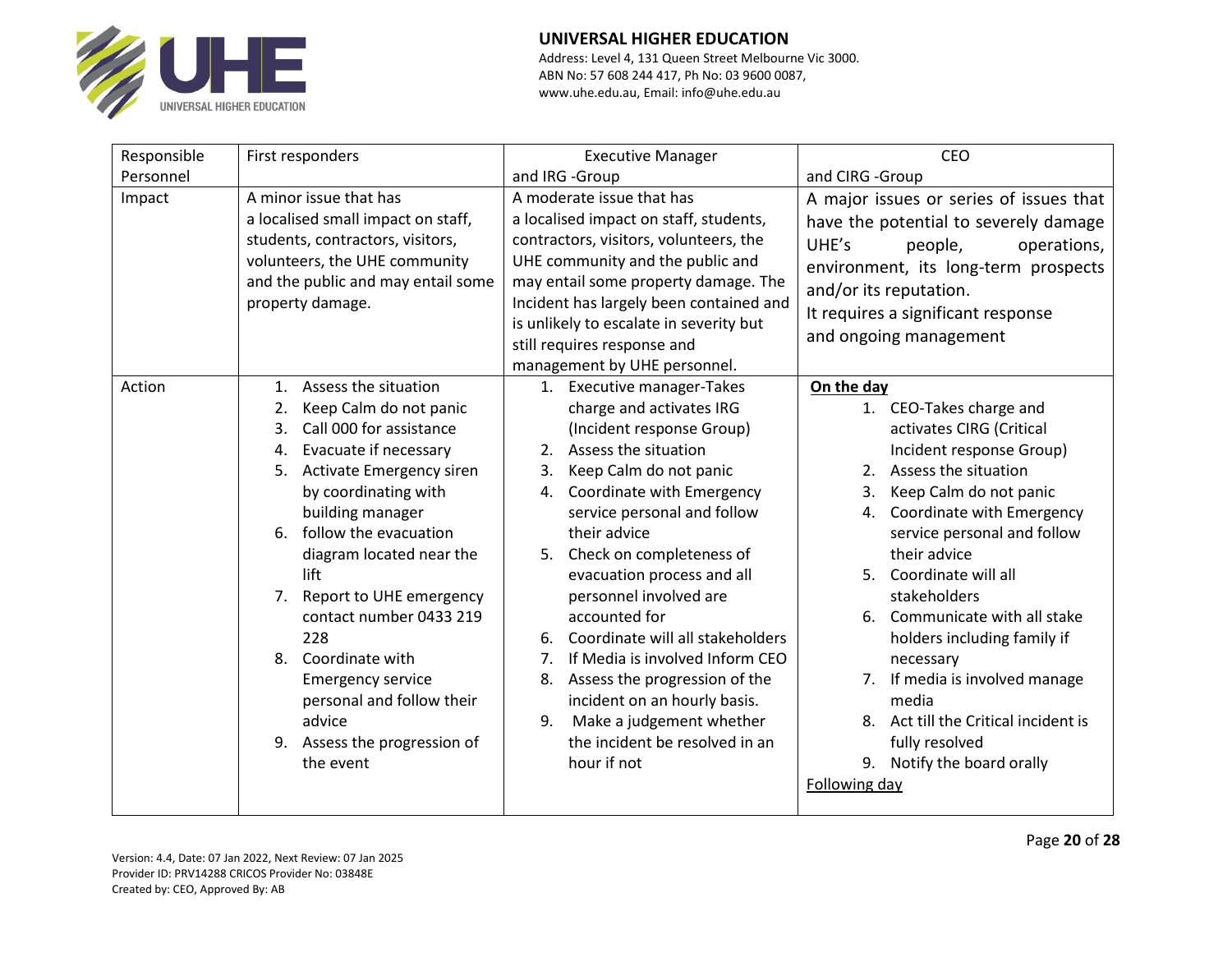

Address: Level 4, 131 Queen Street Melbourne Vic 3000. ABN No: 57 608 244 417, Ph No: 03 9600 0087, www.uhe.edu.au, Email: info@uhe.edu.au

|                         | 10. Make a judgement<br>whether the event be<br>resolved in an hour if not<br>11. Communicate to Executive<br>manager and escalate the<br>event to incident | 10. Communicate to CEO and<br>escalate the incident to critical<br>incident                                                                                                                                                               | 1. Assess the impact and<br>quantum of damage<br>2. Notify all stakeholders<br>3. Activate risk mitigation<br>strategies if appropriate<br>(Insurance) locking down<br>campus organising<br>reallocation or psychological<br>counselling if necessary<br>4. Prepare a detailed report for<br><b>BOD</b> as per the Critical<br>Incident reporting form<br>Appendix C<br><b>Post Critical Incident</b><br>Three-month interview for<br>$\bullet$<br>involved student/staff<br>Six-month interview for involved<br>student/staff<br><b>Final status Report for CEO and</b><br><b>BOD</b> |
|-------------------------|-------------------------------------------------------------------------------------------------------------------------------------------------------------|-------------------------------------------------------------------------------------------------------------------------------------------------------------------------------------------------------------------------------------------|----------------------------------------------------------------------------------------------------------------------------------------------------------------------------------------------------------------------------------------------------------------------------------------------------------------------------------------------------------------------------------------------------------------------------------------------------------------------------------------------------------------------------------------------------------------------------------------|
| <b>Color Code Brown</b> |                                                                                                                                                             |                                                                                                                                                                                                                                           |                                                                                                                                                                                                                                                                                                                                                                                                                                                                                                                                                                                        |
| <b>Episode</b>          | <b>Event</b>                                                                                                                                                | <b>Incident</b>                                                                                                                                                                                                                           | <b>Critical incident</b>                                                                                                                                                                                                                                                                                                                                                                                                                                                                                                                                                               |
|                         | External                                                                                                                                                    | External party impact, Natural disasters, earthquake, flooding, bushfire, Off campus Incident, Partner failure, Public<br>disorder, Reputation, Severe weather and storms, Supplier Failure, Third party negligence or Transport accident |                                                                                                                                                                                                                                                                                                                                                                                                                                                                                                                                                                                        |
| Progression             |                                                                                                                                                             |                                                                                                                                                                                                                                           | Page 21 of 28                                                                                                                                                                                                                                                                                                                                                                                                                                                                                                                                                                          |

Version: 4.4, Date: 07 Jan 2022, Next Review: 07 Jan 2025 Provider ID: PRV14288 CRICOS Provider No: 03848E Created by: CEO, Approved By: AB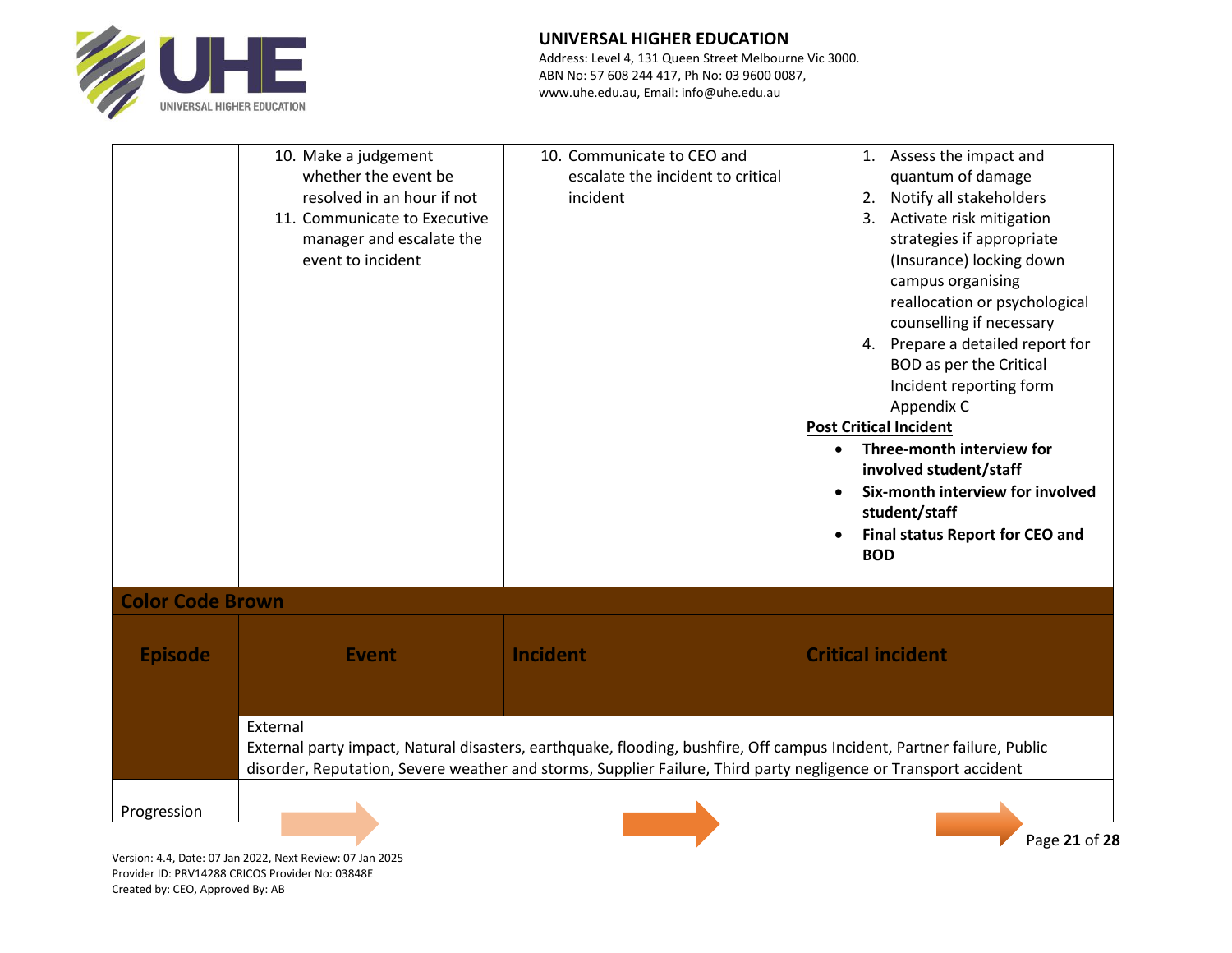

| Resolution  | Less than an Hour                      | <b>Within first four Hours</b>          | <b>Till resolved</b>                    |
|-------------|----------------------------------------|-----------------------------------------|-----------------------------------------|
| Time        |                                        |                                         |                                         |
| Responsible | First responders                       | <b>Executive Manager</b>                | CEO                                     |
| Personnel   |                                        | and IRG -Group                          | and CIRG -Group                         |
| Impact      | A minor issue that has                 | A moderate issue that has               | A major issues or series of issues that |
|             | a localised small impact on staff,     | a localised impact on staff, students,  | have the potential to severely damage   |
|             | students, contractors, visitors,       | contractors, visitors, volunteers, the  | UHE's<br>people,<br>operations,         |
|             | volunteers, the UHE community          | UHE community and the public and        | environment, its long-term prospects    |
|             | and the public and may entail some     | may entail some property damage. The    | and/or its reputation.                  |
|             | property damage.                       | Incident has largely been contained and | It requires a significant response      |
|             |                                        | is unlikely to escalate in severity but | and ongoing management                  |
|             |                                        | still requires response and             |                                         |
|             |                                        | management by UHE personnel.            |                                         |
| Action      | Assess the situation<br>$\mathbf{1}$ . | 1. Executive manager-Takes              | On the day                              |
|             | Keep Calm do not panic<br>2.           | charge and activates IRG                | 1. CEO-Takes charge and                 |
|             | Call 000 for assistance<br>3.          | (Incident response Group)               | activates CIRG (Critical                |
|             | Evacuate if necessary<br>4.            | 2. Assess the situation                 | Incident response Group)                |
|             | Activate Emergency siren<br>5.         | Keep Calm do not panic<br>3.            | 2. Assess the situation                 |
|             | by coordinating with                   | Coordinate with Emergency<br>4.         | Keep Calm do not panic<br>3.            |
|             | building manager                       | service personal and follow             | Coordinate with Emergency<br>4.         |
|             | 6. follow the evacuation               | their advice                            | service personal and follow             |
|             | diagram located near the               | 5. Check on completeness of             | their advice                            |
|             | lift                                   | evacuation process and all              | Coordinate will all<br>5.               |
|             | 7. Report to UHE emergency             | personnel involved are                  | stakeholders                            |
|             | contact number 0433 219                | accounted for                           | Communicate with all stake<br>6.        |
|             | 228                                    | Coordinate will all stakeholders<br>6.  | holders including family if             |
|             | 8. Coordinate with                     | 7. If Media is involved Inform CEO      | necessary                               |
|             | <b>Emergency service</b>               | 8. Assess the progression of the        | 7. If media is involved manage          |
|             | personal and follow their              | incident on an hourly basis.            | media                                   |
|             | advice                                 |                                         |                                         |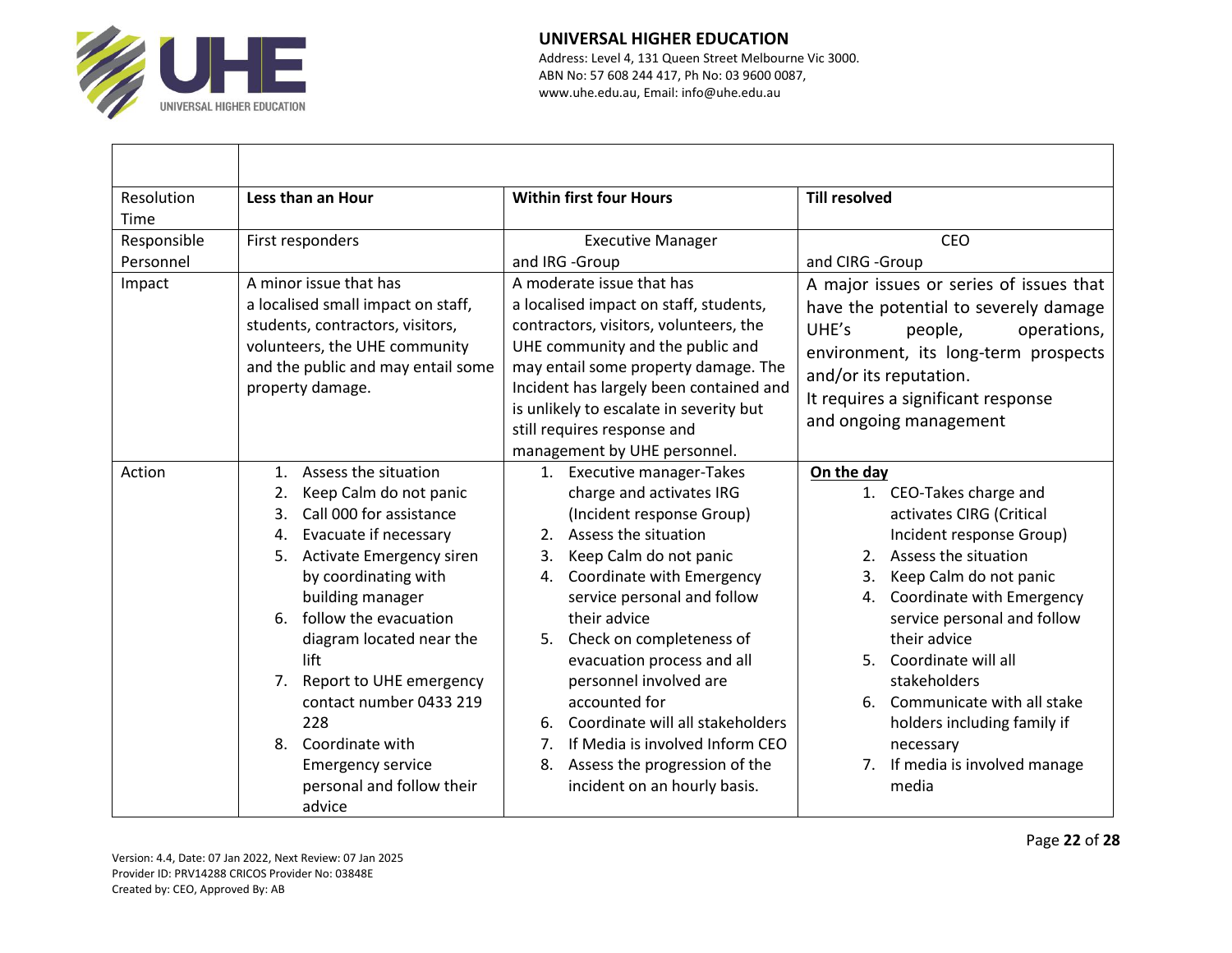

Address: Level 4, 131 Queen Street Melbourne Vic 3000. ABN No: 57 608 244 417, Ph No: 03 9600 0087, www.uhe.edu.au, Email: info@uhe.edu.au

| 9.        | Assess the progression of<br>9. | Make a judgement whether          | 8.                            | Act till the Critical incident is |
|-----------|---------------------------------|-----------------------------------|-------------------------------|-----------------------------------|
| the event |                                 | the incident be resolved in an    |                               | fully resolved                    |
|           | 10. Make a judgement            | hour if not                       | 9.                            | Notify the board orally           |
|           | whether the event be            | 10. Communicate to CEO and        | Following day                 |                                   |
|           | resolved in an hour if not      | escalate the incident to critical |                               |                                   |
|           | 11. Communicate to Executive    | incident                          | 1.                            | Assess the impact and             |
|           | manager and escalate the        |                                   |                               | quantum of damage                 |
|           | event to incident               |                                   | 2.                            | Notify all stakeholders           |
|           |                                 |                                   |                               | 3. Activate risk mitigation       |
|           |                                 |                                   |                               | strategies if appropriate         |
|           |                                 |                                   |                               | (Insurance) locking down          |
|           |                                 |                                   |                               | campus organising                 |
|           |                                 |                                   |                               | reallocation or psychological     |
|           |                                 |                                   |                               | counselling if necessary          |
|           |                                 |                                   |                               | 4. Prepare a detailed report for  |
|           |                                 |                                   |                               | BOD as per the Critical           |
|           |                                 |                                   |                               | Incident reporting form           |
|           |                                 |                                   |                               | Appendix C                        |
|           |                                 |                                   | <b>Post Critical Incident</b> |                                   |
|           |                                 |                                   |                               | Three-month interview for         |
|           |                                 |                                   |                               | involved student/staff            |
|           |                                 |                                   |                               | Six-month interview for involved  |
|           |                                 |                                   |                               | student/staff                     |
|           |                                 |                                   |                               | Final status Report for CEO and   |
|           |                                 |                                   | <b>BOD</b>                    |                                   |

In any of the color codes mentioned below, when

## • **domestic/international student**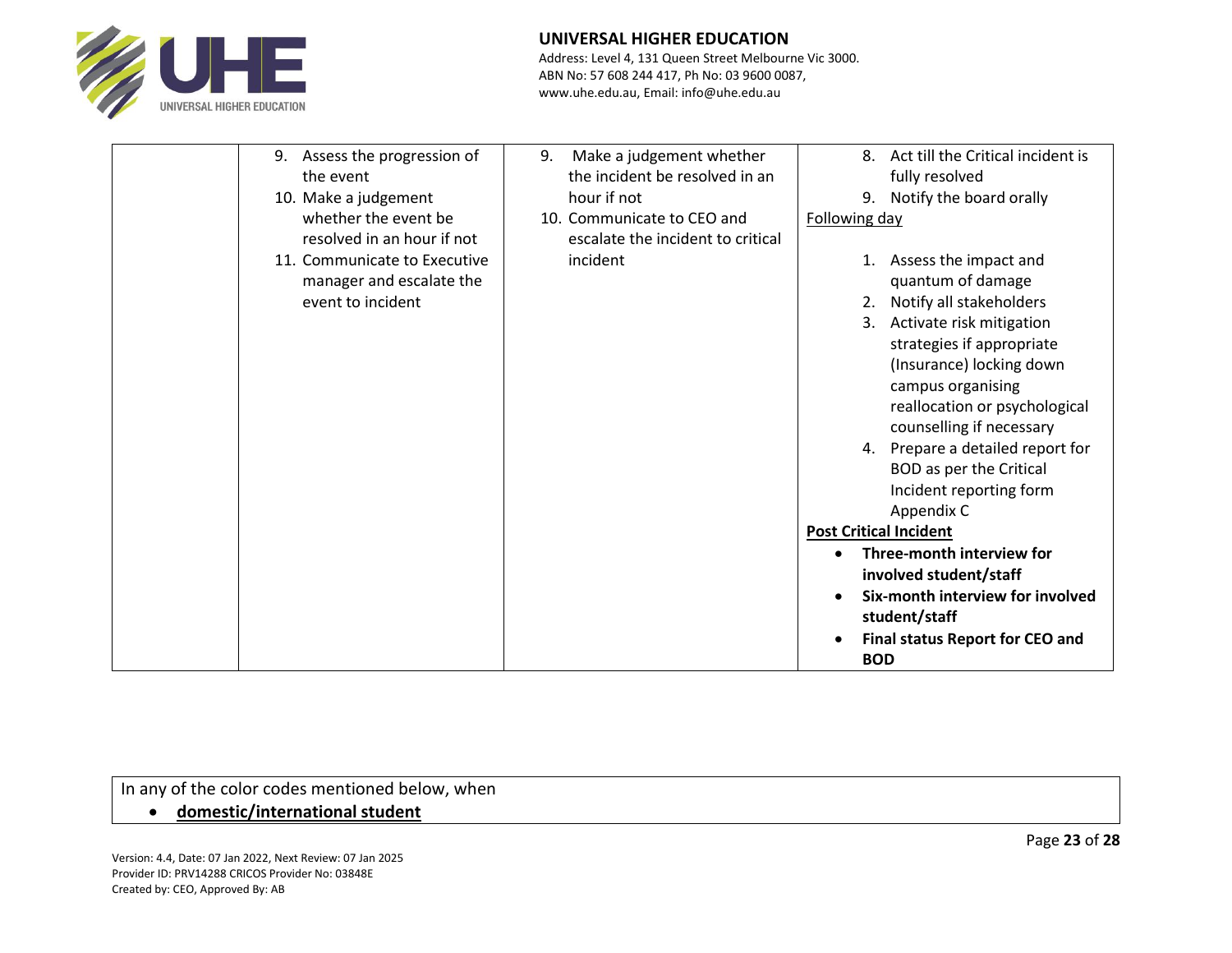

| staff<br>dies, the CEO and CIRG handles the crisis management and follows the actions below.                                                                            |                                                                                                                                                 |            |            |              |            |            |              |
|-------------------------------------------------------------------------------------------------------------------------------------------------------------------------|-------------------------------------------------------------------------------------------------------------------------------------------------|------------|------------|--------------|------------|------------|--------------|
|                                                                                                                                                                         |                                                                                                                                                 |            |            |              |            |            |              |
|                                                                                                                                                                         |                                                                                                                                                 |            |            |              |            |            |              |
| Color Code                                                                                                                                                              | Color Code Red                                                                                                                                  | Color Code | Color Code | Color Code   | Color Code | Color Code | Color Code   |
| Yellow                                                                                                                                                                  |                                                                                                                                                 | Purple     | Blue       | <b>Black</b> | Green      | Orange     | <b>Brown</b> |
|                                                                                                                                                                         | UHE will work closely and respectfully with the student's parent, nominated or legal guardian, staff/ students next to kin or family to provide |            |            |              |            |            |              |
|                                                                                                                                                                         | necessary and appropriate support. This may include, but is not limited to:                                                                     |            |            |              |            |            |              |
|                                                                                                                                                                         | Liaising with doctors, Hospitals                                                                                                                |            |            |              |            |            |              |
|                                                                                                                                                                         | Reporting to the consulate                                                                                                                      |            |            |              |            |            |              |
| $\bullet$                                                                                                                                                               | Liaising with Police if necessary                                                                                                               |            |            |              |            |            |              |
|                                                                                                                                                                         | Hiring interpreters.                                                                                                                            |            |            |              |            |            |              |
|                                                                                                                                                                         | Obtaining a death certificate.                                                                                                                  |            |            |              |            |            |              |
| $\bullet$                                                                                                                                                               | Assisting with personal items and affairs including insurance issues.                                                                           |            |            |              |            |            |              |
|                                                                                                                                                                         | Assisting with visa issues.                                                                                                                     |            |            |              |            |            |              |
| Planning for funeral/memorial service/repatriation.                                                                                                                     |                                                                                                                                                 |            |            |              |            |            |              |
|                                                                                                                                                                         | Arranging counselling services                                                                                                                  |            |            |              |            |            |              |
|                                                                                                                                                                         | Communicating with next to kin                                                                                                                  |            |            |              |            |            |              |
|                                                                                                                                                                         |                                                                                                                                                 |            |            |              |            |            |              |
| In addition, UHE will notify all relevant and authorised parties, including but not limited to, accommodation provider, delivery partners and<br>providers of services. |                                                                                                                                                 |            |            |              |            |            |              |
| Critical incidents in relation to international students are to be reported and recorded confidentially in line with the procedure. UHE shall                           |                                                                                                                                                 |            |            |              |            |            |              |
| promptly notify DHA via prisms in the event there is an unfortunate incident of death of an International Student.                                                      |                                                                                                                                                 |            |            |              |            |            |              |
|                                                                                                                                                                         | CEO and CIRG -Group is responsible for ensuring appropriate and prompt action.                                                                  |            |            |              |            |            |              |
|                                                                                                                                                                         |                                                                                                                                                 |            |            |              |            |            |              |

### **6. Governance, accountabilities, and responsibilities**

The Board of Directors carries overall responsibility and accountability for policy formation about critical incident management and response. The UHE critical incident policy is approved by the Board and subject to annual review. The ULG CEO holds first line responsibility for operational accountability. CEO ensures that all critical incidents are reported to the Board of Directors and that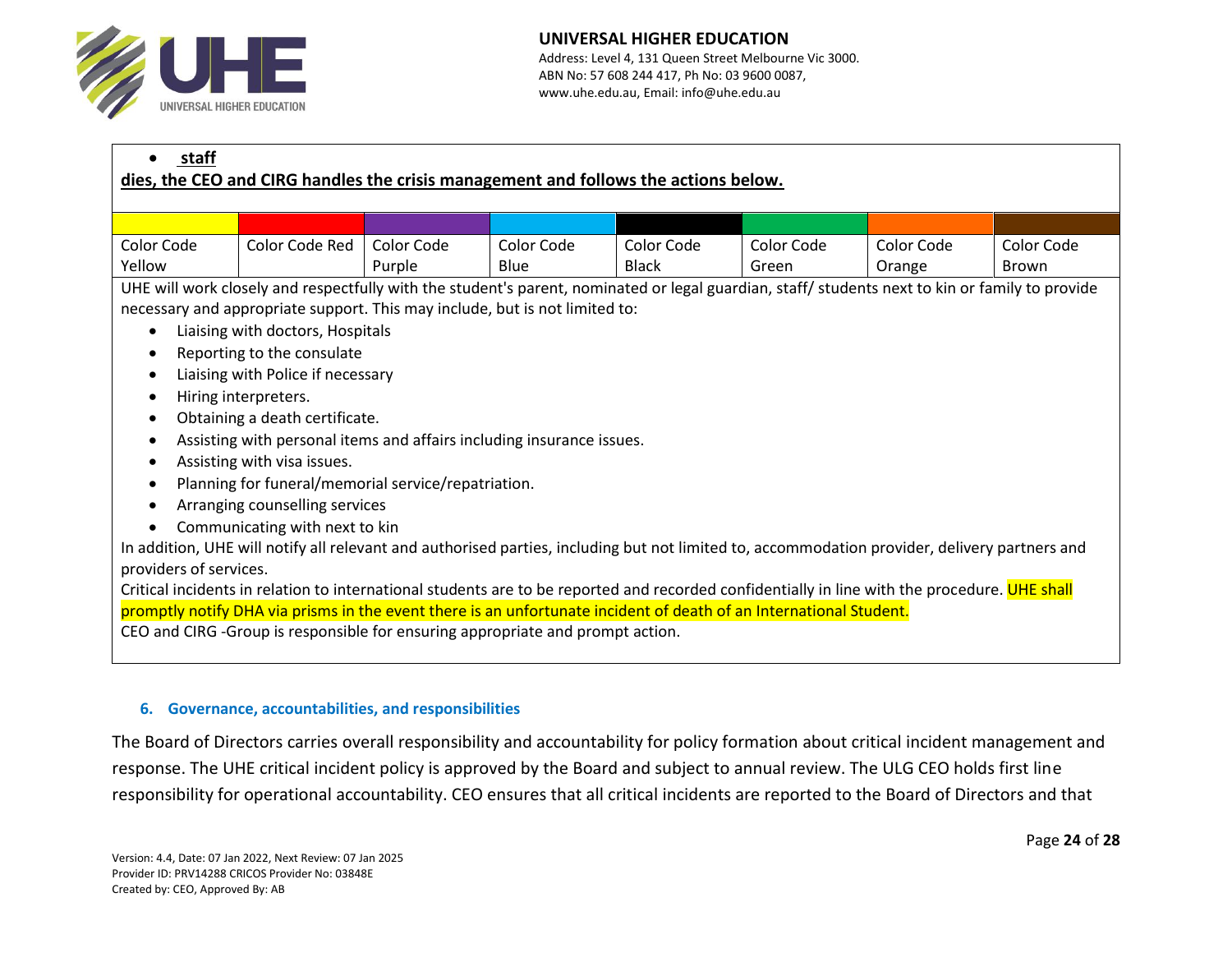

they are properly assessed for the efficacy of arrangements implemented by each subsidiary company to ameliorate impact on students, staff, relatives and the general public.

In the day to day operation of the policy, the CEO has the Board's delegation to implement the policy and procedures as outlined. In the absence or unavailability of the CEO, the Executive Manager, assumes the responsibility.

The CEO/Executive Manager is responsible for promulgation of the policy; for ensuring relevant key staff are aware of their roles and responsibilities under the policy in the event of a situation; and for arranging annual review of the policy with the Board.

The CEO/Executive Manager is responsible for ensuring all staff and students are aware of the procedures in the event of a situation; for scheduling of relevant training and inclusion in induction programs; and for arranging critical incident procedure 'drills' not less than annually.

Other staff have responsibilities as set out in the procedures and/or as delegated in the absence of the officer with primary responsibility.

## **7. Incident Response Group**

- Incident is managed by IRG (Incident Response Group) IRG consists of three members. The Executive Manager is the head of IRG assisted by Academic Registrar and Student Support Officer.
- The UHE Incident Response Group provide additional expertise and resources via local knowledge and skill to support the Incident Lead in managing an Incident, including recovery processes and access to required resources.

## **8. Critical Incident Response Group**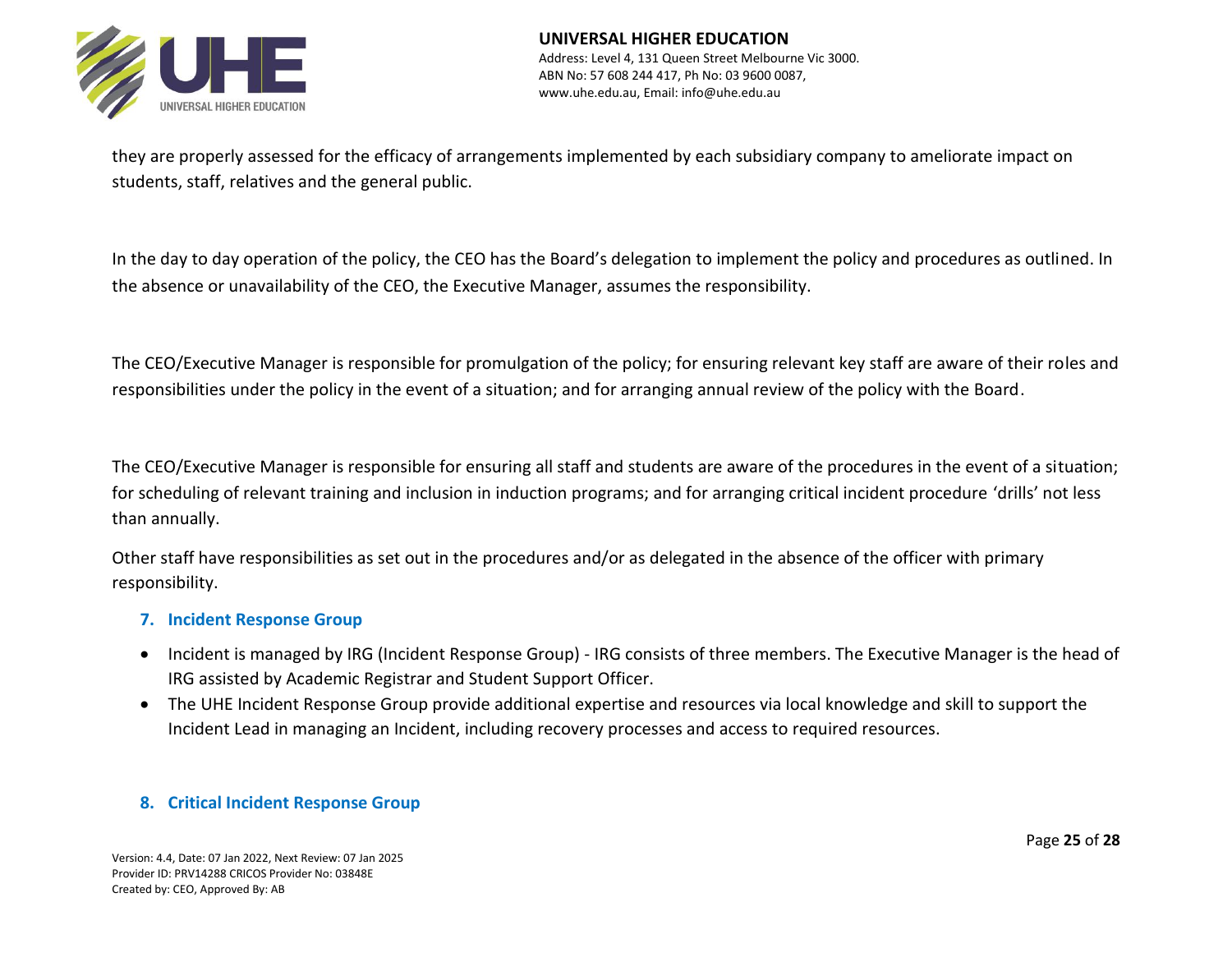

- Critical Incident is managed by CIRG (Critical Incident Response Group) -The Critical Incident Response Group will oversee Critical Incident and recovery processes. CIRG is a team of three members of which The CEO is the head also called Critical Incident Convener. The other members are Dean of BMFP and Dean of BIT.
- The Critical Incident Response Group can provide their expertise, resources and support in managing a Critical Incident. The Critical Incident Response Group will oversee Critical Incident and recovery processes.

## **9. Critical Incident Management procedure**

9.1 Activation and Flowchart Appendix B

#### **Event**

When an Event occurs, it is managed on campus by relevant campus resources by delegated staff as first responders or local emergency services. The Event is either resolved or escalated to an Incident and the IRG or Emergencies services is notified by dialing 000 and managed. IRG is headed by Incident convener usually The Executive Manager and other delegated staff members

### **Incident**

Upon being notified of an Incident, **Incident convener** will triage the Incident and contact IRG to manage as required. The Incident is either resolved or escalated to a Critical Incident by IRG and The Critical Incident Convener notified.

## **Critical Incident**

The Critical Incident Convener manages the Critical Incident and activates the Critical Incident Response Group as required. The Critical Incident Convener notifies the Board Of Directors (ULG Group).

## **10. Communication**

All communication concerning an incident, or a Critical Incident will be conducted by the Critical Incident Convener or staff member/s delegated by BOD.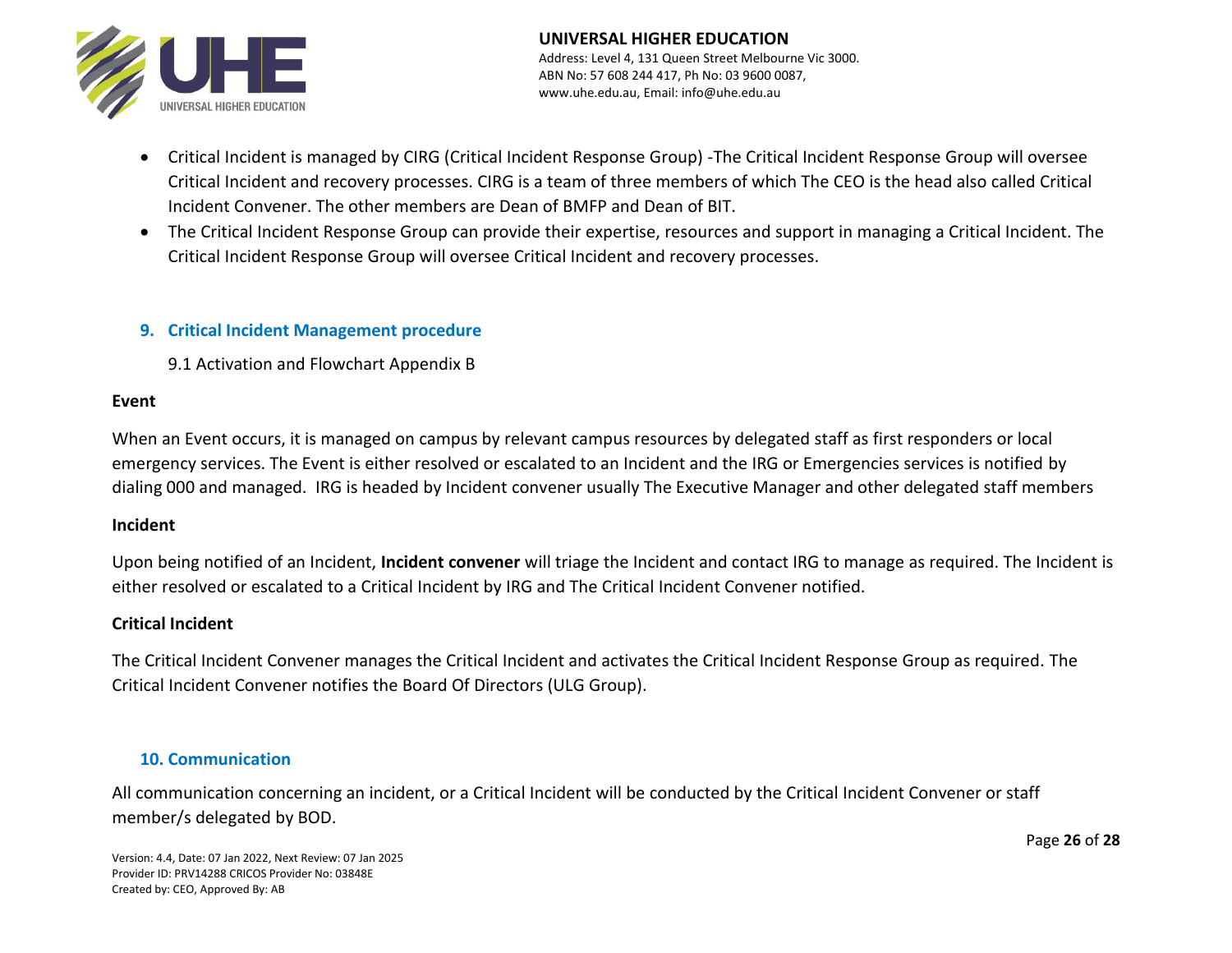

**UNIVERSAL HIGHER EDUCATION** Address: Level 4, 131 Queen Street Melbourne Vic 3000. ABN No: 57 608 244 417, Ph No: 03 9600 0087, www.uhe.edu.au, Email: info@uhe.edu.au

A copy of the Critical Incident Reports is submitted to the ULG Audit and Risk Committee for record and review.

## **11. Campus and Service Closure**

In the event of an Incident or Critical Incident, UHE campuses remain open and staff are to stay at work until advice is received only from the Critical Incident Convener.

The decision to close a campus is made when it is requested by State or Federal Government authorities or decided by the Critical Incident Convener to be necessary in the best interests of the campus students and staff.

## **12. Critical Incident Management Mitigation and Recovery**

UHE will identify strategies to facilitate the protection of people and assets and recovery of Critical Business Functions within agreed timeframes. This includes strategies to mitigate the impacts of an Incident or Critical Incident, including:

- protecting UHE property and infrastructure;
- stabilising the situation;
- continuing, resuming and recovering Critical Business Functions; and
- reducing the likelihood, length and impact of future disruptions.

Strategies will examine:

- response and recovery team structures and critical roles, including activation, escalation and communication procedures;
- Critical Incident Management Policy and Procedures;
- response action plans; and